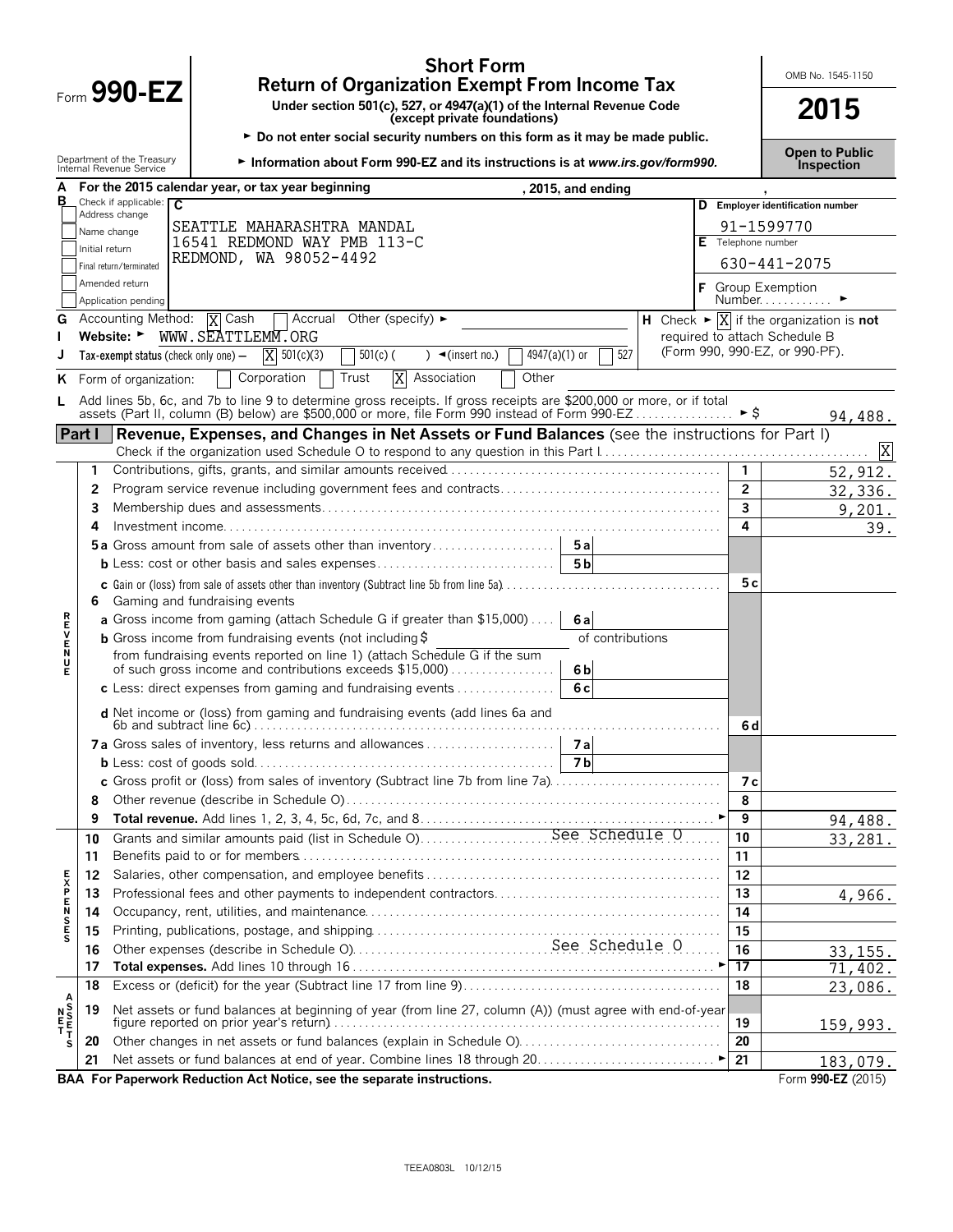|          | Form 990-EZ (2015) SEATTLE MAHARASHTRA MANDAL                                                                                                                                                                                |                                                                                                                                                                                                                               |                                                      |                                                   |                 | Page 2<br>91-1599770      |
|----------|------------------------------------------------------------------------------------------------------------------------------------------------------------------------------------------------------------------------------|-------------------------------------------------------------------------------------------------------------------------------------------------------------------------------------------------------------------------------|------------------------------------------------------|---------------------------------------------------|-----------------|---------------------------|
|          | <b>Part II   Balance Sheets</b> (see the instructions for Part II)                                                                                                                                                           |                                                                                                                                                                                                                               |                                                      |                                                   |                 | $\mathbf X$               |
|          |                                                                                                                                                                                                                              |                                                                                                                                                                                                                               |                                                      | (A) Beginning of year                             |                 | (B) End of year           |
| 22       |                                                                                                                                                                                                                              |                                                                                                                                                                                                                               |                                                      | 159,892.                                          | 22              | 183,079.                  |
| 23       |                                                                                                                                                                                                                              |                                                                                                                                                                                                                               |                                                      |                                                   | 23              |                           |
| 24       |                                                                                                                                                                                                                              |                                                                                                                                                                                                                               |                                                      | 101                                               | 24              |                           |
| 25       |                                                                                                                                                                                                                              |                                                                                                                                                                                                                               |                                                      | 159,993.                                          | 25              | 183,079.                  |
| 26       |                                                                                                                                                                                                                              |                                                                                                                                                                                                                               |                                                      | 0                                                 | 26              | 0.                        |
| 27       | Net assets or fund balances (line 27 of column (B) must agree with line 21)                                                                                                                                                  |                                                                                                                                                                                                                               |                                                      | 159,993.                                          | 27              | 183,079.                  |
| Part III | Statement of Program Service Accomplishments (see the instructions for Part III)                                                                                                                                             |                                                                                                                                                                                                                               |                                                      |                                                   |                 | <b>Expenses</b>           |
|          |                                                                                                                                                                                                                              |                                                                                                                                                                                                                               |                                                      |                                                   |                 | (Required for section 501 |
|          | What is the organization's primary exempt purpose? See Schedule O                                                                                                                                                            |                                                                                                                                                                                                                               |                                                      |                                                   |                 | $(c)(3)$ and 501 $(c)(4)$ |
|          | Describe the organization's program service accomplishments for each of its three largest program services, as<br>measured by expenses. In a clear and concise manner, describe the services provided, the number of persons |                                                                                                                                                                                                                               |                                                      |                                                   | for others.)    | organizations; optional   |
|          | benefited, and other relevant information for each program title.                                                                                                                                                            |                                                                                                                                                                                                                               |                                                      |                                                   |                 |                           |
| 28       | See <u>Schedule</u> $0$ ________________________                                                                                                                                                                             |                                                                                                                                                                                                                               |                                                      |                                                   |                 |                           |
|          |                                                                                                                                                                                                                              |                                                                                                                                                                                                                               |                                                      |                                                   |                 |                           |
|          |                                                                                                                                                                                                                              |                                                                                                                                                                                                                               |                                                      |                                                   |                 |                           |
|          | $\overline{G}$ Grants $\overline{S}$                                                                                                                                                                                         | The Compact of the Compact of the Compact of the Compact of the Compact of the Compact of the Compact of the Compact of the Compact of the Compact of the Compact of the Compact of the Compact of the Compact of the Compact |                                                      |                                                   | 28a             | 38,020.                   |
| 29       |                                                                                                                                                                                                                              | ___________________________________                                                                                                                                                                                           |                                                      |                                                   |                 |                           |
|          |                                                                                                                                                                                                                              |                                                                                                                                                                                                                               |                                                      |                                                   |                 |                           |
|          |                                                                                                                                                                                                                              |                                                                                                                                                                                                                               |                                                      |                                                   |                 |                           |
|          | $(Grants \overline{S})$                                                                                                                                                                                                      | $\overline{1}$ If this amount includes foreign grants, check here                                                                                                                                                             |                                                      |                                                   | 29a             |                           |
| 30       |                                                                                                                                                                                                                              |                                                                                                                                                                                                                               |                                                      |                                                   |                 |                           |
|          |                                                                                                                                                                                                                              |                                                                                                                                                                                                                               |                                                      |                                                   |                 |                           |
|          |                                                                                                                                                                                                                              |                                                                                                                                                                                                                               |                                                      |                                                   |                 |                           |
|          | $\overline{G}$ Cants $\overline{S}$                                                                                                                                                                                          | $\overline{)}$ If this amount includes foreign grants, check here $\overline{}$ $\overline{}$ $\overline{}$ $\overline{}$ $\overline{}$                                                                                       |                                                      |                                                   | 30 a            |                           |
| 31       |                                                                                                                                                                                                                              |                                                                                                                                                                                                                               |                                                      |                                                   |                 |                           |
|          | (Grants \$                                                                                                                                                                                                                   | ) If this amount includes foreign grants, check here ▶                                                                                                                                                                        |                                                      |                                                   | 31a             |                           |
|          |                                                                                                                                                                                                                              |                                                                                                                                                                                                                               |                                                      |                                                   | $\overline{32}$ | 38,020.                   |
|          | Part IV   List of Officers, Directors, Trustees, and Key Employees (list each one even if not compensated - see the instructions for Part IV)                                                                                |                                                                                                                                                                                                                               |                                                      |                                                   |                 |                           |
|          |                                                                                                                                                                                                                              |                                                                                                                                                                                                                               |                                                      |                                                   |                 |                           |
|          | (a) Name and title                                                                                                                                                                                                           | (b) Average hours per                                                                                                                                                                                                         | (c) Reportable compensation<br>(Forms W-2/1099-MISC) | (d) Health benefits.<br>contributions to employee |                 | (e) Estimated amount of   |
|          |                                                                                                                                                                                                                              | week devoted to<br>position                                                                                                                                                                                                   | (if not paid, enter -0-)                             | benefit plans, and deferred<br>compensation       |                 | other compensation        |
|          | RAMA HERWADKAR                                                                                                                                                                                                               |                                                                                                                                                                                                                               |                                                      |                                                   |                 |                           |
|          | President                                                                                                                                                                                                                    | 15                                                                                                                                                                                                                            | 0.                                                   |                                                   | 0.              | 0.                        |
|          | AMEET JOSHI                                                                                                                                                                                                                  |                                                                                                                                                                                                                               |                                                      |                                                   |                 |                           |
|          | Vice President                                                                                                                                                                                                               | 15                                                                                                                                                                                                                            | 0.                                                   |                                                   | 0.              | 0.                        |
|          | SHEETAL PATWARDHAN                                                                                                                                                                                                           |                                                                                                                                                                                                                               |                                                      |                                                   |                 |                           |
|          | Secretary                                                                                                                                                                                                                    | 15                                                                                                                                                                                                                            | 0                                                    |                                                   | 0               | 0.                        |
|          | RAHUL TARANBALE                                                                                                                                                                                                              |                                                                                                                                                                                                                               |                                                      |                                                   |                 |                           |
|          | Treasurer                                                                                                                                                                                                                    | 15                                                                                                                                                                                                                            | 0.                                                   |                                                   | 0.              | 0.                        |
|          |                                                                                                                                                                                                                              |                                                                                                                                                                                                                               |                                                      |                                                   |                 |                           |
|          |                                                                                                                                                                                                                              |                                                                                                                                                                                                                               |                                                      |                                                   |                 |                           |
|          |                                                                                                                                                                                                                              |                                                                                                                                                                                                                               |                                                      |                                                   |                 |                           |
|          |                                                                                                                                                                                                                              |                                                                                                                                                                                                                               |                                                      |                                                   |                 |                           |
|          |                                                                                                                                                                                                                              |                                                                                                                                                                                                                               |                                                      |                                                   |                 |                           |
|          |                                                                                                                                                                                                                              |                                                                                                                                                                                                                               |                                                      |                                                   |                 |                           |
|          |                                                                                                                                                                                                                              |                                                                                                                                                                                                                               |                                                      |                                                   |                 |                           |
|          |                                                                                                                                                                                                                              |                                                                                                                                                                                                                               |                                                      |                                                   |                 |                           |
|          |                                                                                                                                                                                                                              |                                                                                                                                                                                                                               |                                                      |                                                   |                 |                           |
|          |                                                                                                                                                                                                                              |                                                                                                                                                                                                                               |                                                      |                                                   |                 |                           |
|          |                                                                                                                                                                                                                              |                                                                                                                                                                                                                               |                                                      |                                                   |                 |                           |
|          |                                                                                                                                                                                                                              |                                                                                                                                                                                                                               |                                                      |                                                   |                 |                           |
|          |                                                                                                                                                                                                                              |                                                                                                                                                                                                                               |                                                      |                                                   |                 |                           |
|          |                                                                                                                                                                                                                              |                                                                                                                                                                                                                               |                                                      |                                                   |                 |                           |
|          |                                                                                                                                                                                                                              |                                                                                                                                                                                                                               |                                                      |                                                   |                 |                           |
|          |                                                                                                                                                                                                                              |                                                                                                                                                                                                                               |                                                      |                                                   |                 |                           |
|          |                                                                                                                                                                                                                              |                                                                                                                                                                                                                               |                                                      |                                                   |                 |                           |
|          |                                                                                                                                                                                                                              |                                                                                                                                                                                                                               |                                                      |                                                   |                 |                           |
|          |                                                                                                                                                                                                                              |                                                                                                                                                                                                                               |                                                      |                                                   |                 |                           |
|          |                                                                                                                                                                                                                              |                                                                                                                                                                                                                               |                                                      |                                                   |                 |                           |
| BAA      |                                                                                                                                                                                                                              | TEEA0812L 10/12/15                                                                                                                                                                                                            |                                                      |                                                   |                 | Form 990-EZ (2015)        |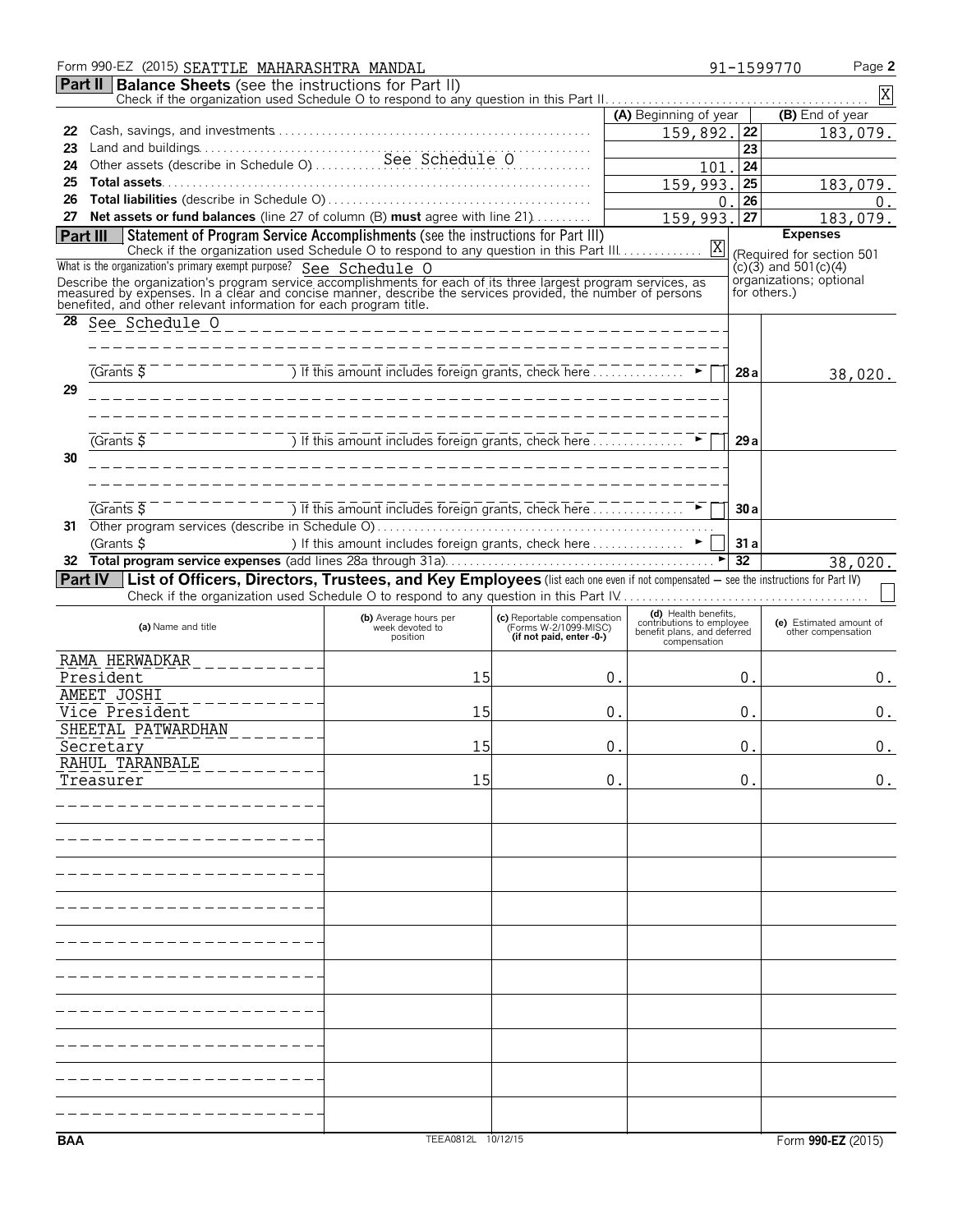| <b>Part V Other Information</b> (Note the Schedule A and personal benefit contract statement requirements in See Schedule O<br>the instructions for Part V) Check if the organization used Schedule O to respond to any question in this Part V<br>33 Did the organization engage in any significant activity not previously reported to the IRS?<br>If Yes, provide a detailed description of each activity in Schedule 0.<br>33<br>34 Were any significant changes made to the organizing or governing documents? If 'Yes,' attach a conformed copy of the amended documents if they reflect<br>34<br>35 a Did the organization have unrelated business gross income of \$1,000 or more during the year from business activities<br>35a<br>b If 'Yes,' to line 35a, has the organization filed a Form 990-T for the year? If 'No,' provide an explanation in Schedule O<br>35 b<br>c Was the organization a section 501(c)(4), 501(c)(5), or 501(c)(6) organization subject to section 6033(e) notice,<br>reporting, and proxy tax requirements during the year? If 'Yes,' complete Schedule C, Part III<br>35c<br>36 Did the organization undergo a liquidation, dissolution, termination, or significant<br>36<br>37 a Enter amount of political expenditures, direct or indirect, as described in the instructions. $\blacktriangleright$ 37 a<br>0.<br>37 b<br>38 a Did the organization borrow from, or make any loans to, any officer, director, trustee, or key employee or were<br>any such loans made in a prior year and still outstanding at the end of the tax year covered by this return?<br>38a<br><b>b</b> If 'Yes,' complete Schedule L, Part II and enter the total<br>38 <sub>b</sub><br>N/A<br>39 Section 501(c)(7) organizations. Enter:<br>39a<br>N/A<br>39 <sub>b</sub><br>N/A<br>40 a Section 501(c)(3) organizations. Enter amount of tax imposed on the organization during the year under:<br>$0$ ; section 4912 $\blacktriangleright$<br>section 4911 ►<br>0 $\,$ ; section 4955 $\blacktriangleright$<br>0.<br>b Section 501(c)(3), 501(c)(4), and 501(c)(29) organizations. Did the organization engage in any section 4958 excess<br>benefit transaction during the year, or did it engage in an excess benefit transaction in a prior year that has not been<br>40 <sub>b</sub><br>reported on any of its prior Forms 990 or 990-EZ? If 'Yes,' complete Schedule L, Part I<br>c Section 501(c)(3), 501(c)(4), and 501(c)(29) organizations. Enter amount of tax imposed on organization managers or disqualified persons during the year under sections 4912, 4955, and 4958<br>0.<br>d Section 501(c)(3), 501(c)(4), and 501(c)(29) organizations. Enter amount of tax on line 40c reimbursed<br>0.<br>e All organizations. At any time during the tax year, was the organization a party to a prohibited tax<br>40 e<br>41 List the states with which a copy of this return is filed • None | Form 990-EZ (2015) SEATTLE MAHARASHTRA MANDAL<br>91-1599770 |     | Page 3      |
|---------------------------------------------------------------------------------------------------------------------------------------------------------------------------------------------------------------------------------------------------------------------------------------------------------------------------------------------------------------------------------------------------------------------------------------------------------------------------------------------------------------------------------------------------------------------------------------------------------------------------------------------------------------------------------------------------------------------------------------------------------------------------------------------------------------------------------------------------------------------------------------------------------------------------------------------------------------------------------------------------------------------------------------------------------------------------------------------------------------------------------------------------------------------------------------------------------------------------------------------------------------------------------------------------------------------------------------------------------------------------------------------------------------------------------------------------------------------------------------------------------------------------------------------------------------------------------------------------------------------------------------------------------------------------------------------------------------------------------------------------------------------------------------------------------------------------------------------------------------------------------------------------------------------------------------------------------------------------------------------------------------------------------------------------------------------------------------------------------------------------------------------------------------------------------------------------------------------------------------------------------------------------------------------------------------------------------------------------------------------------------------------------------------------------------------------------------------------------------------------------------------------------------------------------------------------------------------------------------------------------------------------------------------------------------------------------------------------------------------------------------------------------------------------------------------------------------------------------------------------------------------------------------------------------------|-------------------------------------------------------------|-----|-------------|
|                                                                                                                                                                                                                                                                                                                                                                                                                                                                                                                                                                                                                                                                                                                                                                                                                                                                                                                                                                                                                                                                                                                                                                                                                                                                                                                                                                                                                                                                                                                                                                                                                                                                                                                                                                                                                                                                                                                                                                                                                                                                                                                                                                                                                                                                                                                                                                                                                                                                                                                                                                                                                                                                                                                                                                                                                                                                                                                                 |                                                             |     | $\mathbf X$ |
|                                                                                                                                                                                                                                                                                                                                                                                                                                                                                                                                                                                                                                                                                                                                                                                                                                                                                                                                                                                                                                                                                                                                                                                                                                                                                                                                                                                                                                                                                                                                                                                                                                                                                                                                                                                                                                                                                                                                                                                                                                                                                                                                                                                                                                                                                                                                                                                                                                                                                                                                                                                                                                                                                                                                                                                                                                                                                                                                 |                                                             | Yes | No          |
|                                                                                                                                                                                                                                                                                                                                                                                                                                                                                                                                                                                                                                                                                                                                                                                                                                                                                                                                                                                                                                                                                                                                                                                                                                                                                                                                                                                                                                                                                                                                                                                                                                                                                                                                                                                                                                                                                                                                                                                                                                                                                                                                                                                                                                                                                                                                                                                                                                                                                                                                                                                                                                                                                                                                                                                                                                                                                                                                 |                                                             |     | X           |
|                                                                                                                                                                                                                                                                                                                                                                                                                                                                                                                                                                                                                                                                                                                                                                                                                                                                                                                                                                                                                                                                                                                                                                                                                                                                                                                                                                                                                                                                                                                                                                                                                                                                                                                                                                                                                                                                                                                                                                                                                                                                                                                                                                                                                                                                                                                                                                                                                                                                                                                                                                                                                                                                                                                                                                                                                                                                                                                                 |                                                             |     |             |
|                                                                                                                                                                                                                                                                                                                                                                                                                                                                                                                                                                                                                                                                                                                                                                                                                                                                                                                                                                                                                                                                                                                                                                                                                                                                                                                                                                                                                                                                                                                                                                                                                                                                                                                                                                                                                                                                                                                                                                                                                                                                                                                                                                                                                                                                                                                                                                                                                                                                                                                                                                                                                                                                                                                                                                                                                                                                                                                                 |                                                             |     | X           |
|                                                                                                                                                                                                                                                                                                                                                                                                                                                                                                                                                                                                                                                                                                                                                                                                                                                                                                                                                                                                                                                                                                                                                                                                                                                                                                                                                                                                                                                                                                                                                                                                                                                                                                                                                                                                                                                                                                                                                                                                                                                                                                                                                                                                                                                                                                                                                                                                                                                                                                                                                                                                                                                                                                                                                                                                                                                                                                                                 |                                                             |     | Χ           |
|                                                                                                                                                                                                                                                                                                                                                                                                                                                                                                                                                                                                                                                                                                                                                                                                                                                                                                                                                                                                                                                                                                                                                                                                                                                                                                                                                                                                                                                                                                                                                                                                                                                                                                                                                                                                                                                                                                                                                                                                                                                                                                                                                                                                                                                                                                                                                                                                                                                                                                                                                                                                                                                                                                                                                                                                                                                                                                                                 |                                                             |     |             |
|                                                                                                                                                                                                                                                                                                                                                                                                                                                                                                                                                                                                                                                                                                                                                                                                                                                                                                                                                                                                                                                                                                                                                                                                                                                                                                                                                                                                                                                                                                                                                                                                                                                                                                                                                                                                                                                                                                                                                                                                                                                                                                                                                                                                                                                                                                                                                                                                                                                                                                                                                                                                                                                                                                                                                                                                                                                                                                                                 |                                                             |     | X           |
|                                                                                                                                                                                                                                                                                                                                                                                                                                                                                                                                                                                                                                                                                                                                                                                                                                                                                                                                                                                                                                                                                                                                                                                                                                                                                                                                                                                                                                                                                                                                                                                                                                                                                                                                                                                                                                                                                                                                                                                                                                                                                                                                                                                                                                                                                                                                                                                                                                                                                                                                                                                                                                                                                                                                                                                                                                                                                                                                 |                                                             |     | Χ           |
|                                                                                                                                                                                                                                                                                                                                                                                                                                                                                                                                                                                                                                                                                                                                                                                                                                                                                                                                                                                                                                                                                                                                                                                                                                                                                                                                                                                                                                                                                                                                                                                                                                                                                                                                                                                                                                                                                                                                                                                                                                                                                                                                                                                                                                                                                                                                                                                                                                                                                                                                                                                                                                                                                                                                                                                                                                                                                                                                 |                                                             |     |             |
|                                                                                                                                                                                                                                                                                                                                                                                                                                                                                                                                                                                                                                                                                                                                                                                                                                                                                                                                                                                                                                                                                                                                                                                                                                                                                                                                                                                                                                                                                                                                                                                                                                                                                                                                                                                                                                                                                                                                                                                                                                                                                                                                                                                                                                                                                                                                                                                                                                                                                                                                                                                                                                                                                                                                                                                                                                                                                                                                 |                                                             |     | Χ           |
|                                                                                                                                                                                                                                                                                                                                                                                                                                                                                                                                                                                                                                                                                                                                                                                                                                                                                                                                                                                                                                                                                                                                                                                                                                                                                                                                                                                                                                                                                                                                                                                                                                                                                                                                                                                                                                                                                                                                                                                                                                                                                                                                                                                                                                                                                                                                                                                                                                                                                                                                                                                                                                                                                                                                                                                                                                                                                                                                 |                                                             |     | X           |
|                                                                                                                                                                                                                                                                                                                                                                                                                                                                                                                                                                                                                                                                                                                                                                                                                                                                                                                                                                                                                                                                                                                                                                                                                                                                                                                                                                                                                                                                                                                                                                                                                                                                                                                                                                                                                                                                                                                                                                                                                                                                                                                                                                                                                                                                                                                                                                                                                                                                                                                                                                                                                                                                                                                                                                                                                                                                                                                                 |                                                             |     |             |
|                                                                                                                                                                                                                                                                                                                                                                                                                                                                                                                                                                                                                                                                                                                                                                                                                                                                                                                                                                                                                                                                                                                                                                                                                                                                                                                                                                                                                                                                                                                                                                                                                                                                                                                                                                                                                                                                                                                                                                                                                                                                                                                                                                                                                                                                                                                                                                                                                                                                                                                                                                                                                                                                                                                                                                                                                                                                                                                                 |                                                             |     |             |
|                                                                                                                                                                                                                                                                                                                                                                                                                                                                                                                                                                                                                                                                                                                                                                                                                                                                                                                                                                                                                                                                                                                                                                                                                                                                                                                                                                                                                                                                                                                                                                                                                                                                                                                                                                                                                                                                                                                                                                                                                                                                                                                                                                                                                                                                                                                                                                                                                                                                                                                                                                                                                                                                                                                                                                                                                                                                                                                                 |                                                             |     |             |
|                                                                                                                                                                                                                                                                                                                                                                                                                                                                                                                                                                                                                                                                                                                                                                                                                                                                                                                                                                                                                                                                                                                                                                                                                                                                                                                                                                                                                                                                                                                                                                                                                                                                                                                                                                                                                                                                                                                                                                                                                                                                                                                                                                                                                                                                                                                                                                                                                                                                                                                                                                                                                                                                                                                                                                                                                                                                                                                                 |                                                             |     |             |
|                                                                                                                                                                                                                                                                                                                                                                                                                                                                                                                                                                                                                                                                                                                                                                                                                                                                                                                                                                                                                                                                                                                                                                                                                                                                                                                                                                                                                                                                                                                                                                                                                                                                                                                                                                                                                                                                                                                                                                                                                                                                                                                                                                                                                                                                                                                                                                                                                                                                                                                                                                                                                                                                                                                                                                                                                                                                                                                                 |                                                             |     |             |
|                                                                                                                                                                                                                                                                                                                                                                                                                                                                                                                                                                                                                                                                                                                                                                                                                                                                                                                                                                                                                                                                                                                                                                                                                                                                                                                                                                                                                                                                                                                                                                                                                                                                                                                                                                                                                                                                                                                                                                                                                                                                                                                                                                                                                                                                                                                                                                                                                                                                                                                                                                                                                                                                                                                                                                                                                                                                                                                                 |                                                             |     |             |
|                                                                                                                                                                                                                                                                                                                                                                                                                                                                                                                                                                                                                                                                                                                                                                                                                                                                                                                                                                                                                                                                                                                                                                                                                                                                                                                                                                                                                                                                                                                                                                                                                                                                                                                                                                                                                                                                                                                                                                                                                                                                                                                                                                                                                                                                                                                                                                                                                                                                                                                                                                                                                                                                                                                                                                                                                                                                                                                                 |                                                             |     |             |
|                                                                                                                                                                                                                                                                                                                                                                                                                                                                                                                                                                                                                                                                                                                                                                                                                                                                                                                                                                                                                                                                                                                                                                                                                                                                                                                                                                                                                                                                                                                                                                                                                                                                                                                                                                                                                                                                                                                                                                                                                                                                                                                                                                                                                                                                                                                                                                                                                                                                                                                                                                                                                                                                                                                                                                                                                                                                                                                                 |                                                             |     | X           |
|                                                                                                                                                                                                                                                                                                                                                                                                                                                                                                                                                                                                                                                                                                                                                                                                                                                                                                                                                                                                                                                                                                                                                                                                                                                                                                                                                                                                                                                                                                                                                                                                                                                                                                                                                                                                                                                                                                                                                                                                                                                                                                                                                                                                                                                                                                                                                                                                                                                                                                                                                                                                                                                                                                                                                                                                                                                                                                                                 |                                                             |     |             |
|                                                                                                                                                                                                                                                                                                                                                                                                                                                                                                                                                                                                                                                                                                                                                                                                                                                                                                                                                                                                                                                                                                                                                                                                                                                                                                                                                                                                                                                                                                                                                                                                                                                                                                                                                                                                                                                                                                                                                                                                                                                                                                                                                                                                                                                                                                                                                                                                                                                                                                                                                                                                                                                                                                                                                                                                                                                                                                                                 |                                                             |     |             |
|                                                                                                                                                                                                                                                                                                                                                                                                                                                                                                                                                                                                                                                                                                                                                                                                                                                                                                                                                                                                                                                                                                                                                                                                                                                                                                                                                                                                                                                                                                                                                                                                                                                                                                                                                                                                                                                                                                                                                                                                                                                                                                                                                                                                                                                                                                                                                                                                                                                                                                                                                                                                                                                                                                                                                                                                                                                                                                                                 |                                                             |     | X           |
|                                                                                                                                                                                                                                                                                                                                                                                                                                                                                                                                                                                                                                                                                                                                                                                                                                                                                                                                                                                                                                                                                                                                                                                                                                                                                                                                                                                                                                                                                                                                                                                                                                                                                                                                                                                                                                                                                                                                                                                                                                                                                                                                                                                                                                                                                                                                                                                                                                                                                                                                                                                                                                                                                                                                                                                                                                                                                                                                 |                                                             |     |             |
| 42 a The organization's<br>books are in care of ►<br>RAHUL TARAMBALE<br>Telephone no. ► 206-678-3712<br>Located at $\blacktriangleright$ 16008 NE 40TH COURT REDMOND WA<br>ZIP + 4 ► 98052                                                                                                                                                                                                                                                                                                                                                                                                                                                                                                                                                                                                                                                                                                                                                                                                                                                                                                                                                                                                                                                                                                                                                                                                                                                                                                                                                                                                                                                                                                                                                                                                                                                                                                                                                                                                                                                                                                                                                                                                                                                                                                                                                                                                                                                                                                                                                                                                                                                                                                                                                                                                                                                                                                                                      |                                                             |     |             |

| <b>b</b> At any time during the calendar year, did the organization have an interest in or a signature or other authority over a         |                 | Yes. | No |
|------------------------------------------------------------------------------------------------------------------------------------------|-----------------|------|----|
| financial account in a foreign country (such as a bank account, securities account, or other financial account)?                         | 42 <sub>b</sub> |      |    |
| If 'Yes,' enter the name of the foreign country:▶                                                                                        |                 |      |    |
|                                                                                                                                          |                 |      |    |
|                                                                                                                                          |                 |      |    |
|                                                                                                                                          |                 |      |    |
| See the instructions for exceptions and filing requirements for FinCEN Form 114, Report of Foreign Bank and Financial Accounts (FBAR).   |                 |      |    |
| c At any time during the calendar year, did the organization maintain an office outside the $U.S. ? \dots \dots \dots \dots \dots \dots$ | 42c             |      |    |

If 'Yes,' enter the name of the foreign country:

| 43.                                                                                                                                                                                                                               |                    |      |     |
|-----------------------------------------------------------------------------------------------------------------------------------------------------------------------------------------------------------------------------------|--------------------|------|-----|
|                                                                                                                                                                                                                                   |                    |      | N/A |
|                                                                                                                                                                                                                                   |                    | Yes. | No  |
| 44 a Did the organization maintain any donor advised funds during the year? If 'Yes,' Form 990 must be completed instead                                                                                                          | 44 a               |      | Χ   |
| <b>b</b> Did the organization operate one or more hospital facilities during the year? If 'Yes,' Form 990 must be completed<br>instead of Form 990-EZ.                                                                            | 44 b               |      |     |
| c Did the organization receive any payments for indoor tanning services during the year?                                                                                                                                          | 44 c               |      |     |
|                                                                                                                                                                                                                                   | 44 d               |      |     |
|                                                                                                                                                                                                                                   | 45 a               |      |     |
| b Did the organization receive any payment from or engage in any transaction with a controlled entity within the meaning of section 512(b)(13)? If 'Yes,'<br>Form 990 and Schedule R may need to be completed instead of Form 990 | 45 b               |      |     |
| TFFA0812L<br>10/12/15                                                                                                                                                                                                             | Form 990-EZ (2015) |      |     |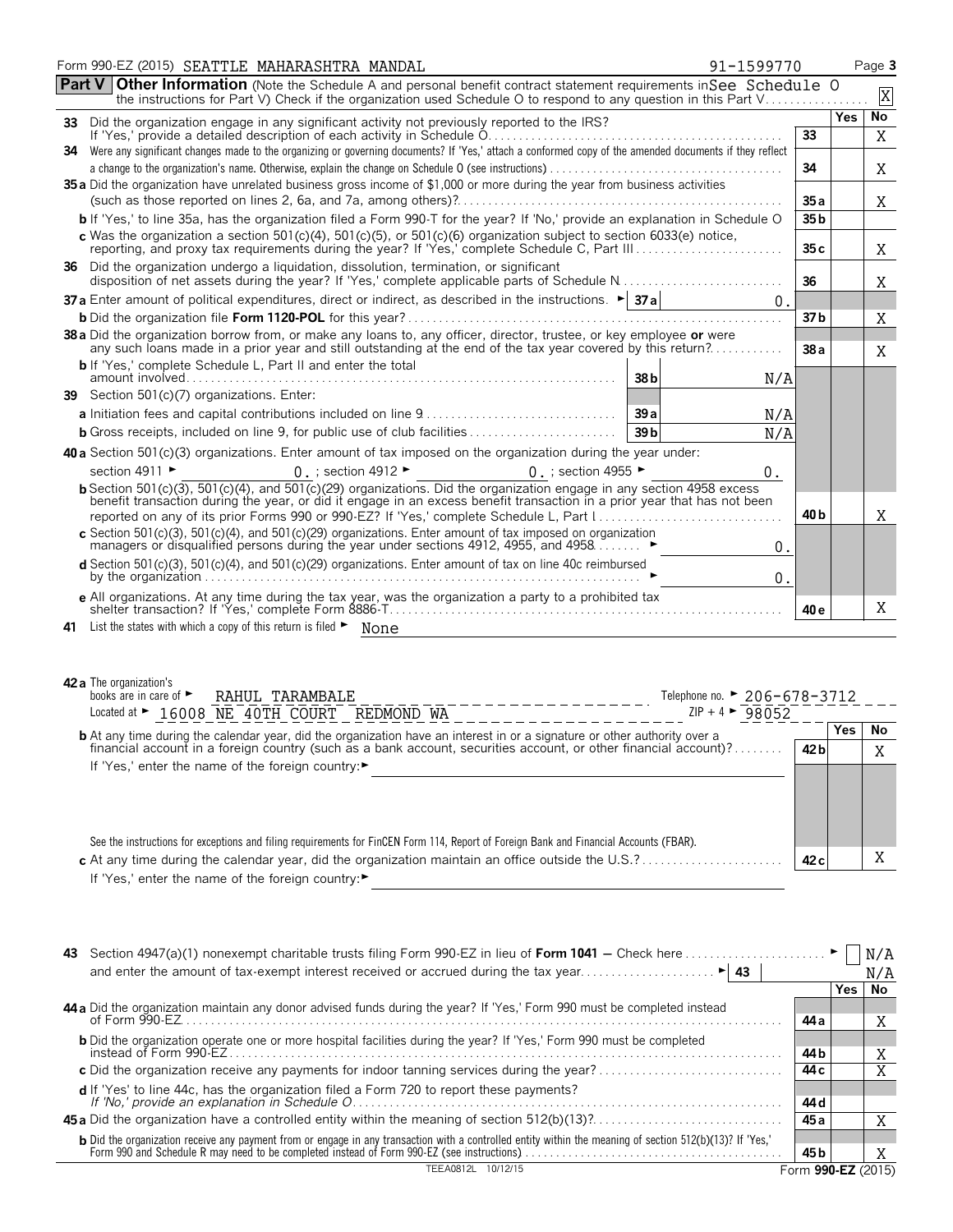|                     | Form 990-EZ (2015) SEATTLE MAHARASHTRA MANDAL                                                                                                                                                                                                              |                                                      |                                                      | 91-1599770                                                                                       |                                               | Page 4     |                  |
|---------------------|------------------------------------------------------------------------------------------------------------------------------------------------------------------------------------------------------------------------------------------------------------|------------------------------------------------------|------------------------------------------------------|--------------------------------------------------------------------------------------------------|-----------------------------------------------|------------|------------------|
| 46                  | Did the organization engage, directly or indirectly, in political campaign activities on behalf of or in opposition to                                                                                                                                     |                                                      |                                                      |                                                                                                  | 46                                            | <b>Yes</b> | No<br>X          |
| <b>Part VI</b>      | Section 501(c)(3) organizations only<br>All section 501(c)(3) organizations must answer questions 47-49b and 52, and complete the tables<br>for lines 50 and 51.                                                                                           |                                                      |                                                      |                                                                                                  |                                               |            |                  |
|                     |                                                                                                                                                                                                                                                            |                                                      |                                                      |                                                                                                  |                                               | <b>Yes</b> | No               |
|                     | 47 Did the organization engage in lobbying activities or have a section 501(h) election in effect during the tax year? If 'Yes,'                                                                                                                           |                                                      |                                                      |                                                                                                  | 47                                            |            | Χ                |
| 48                  |                                                                                                                                                                                                                                                            |                                                      |                                                      |                                                                                                  | 48<br>49 a                                    |            | $\mathbf X$<br>X |
|                     |                                                                                                                                                                                                                                                            |                                                      |                                                      |                                                                                                  | 49 <sub>b</sub>                               |            |                  |
| 50                  | Complete this table for the organization's five highest compensated employees (other than officers, directors, trustees and key<br>employees) who each received more than \$100,000 of compensation from the organization. If there is none, enter 'None.' |                                                      |                                                      |                                                                                                  |                                               |            |                  |
|                     | (a) Name and title of each employee                                                                                                                                                                                                                        | (b) Average hours<br>per week devoted<br>to position | (c) Reportable compensation<br>(Forms W-2/1099-MISC) | (d) Health benefits,<br>contributions to employee<br>benefit plans, and deferred<br>compensation | (e) Estimated amount of<br>other compensation |            |                  |
| None                |                                                                                                                                                                                                                                                            |                                                      |                                                      |                                                                                                  |                                               |            |                  |
|                     |                                                                                                                                                                                                                                                            |                                                      |                                                      |                                                                                                  |                                               |            |                  |
|                     |                                                                                                                                                                                                                                                            |                                                      |                                                      |                                                                                                  |                                               |            |                  |
|                     |                                                                                                                                                                                                                                                            |                                                      |                                                      |                                                                                                  |                                               |            |                  |
|                     |                                                                                                                                                                                                                                                            |                                                      |                                                      |                                                                                                  |                                               |            |                  |
|                     |                                                                                                                                                                                                                                                            |                                                      |                                                      |                                                                                                  |                                               |            |                  |
|                     |                                                                                                                                                                                                                                                            |                                                      |                                                      |                                                                                                  |                                               |            |                  |
|                     | f Total number of other employees paid over \$100,000 ▶<br>51 Complete this table for the organization's five highest compensated independent contractors who each received more than \$100,000 of                                                         |                                                      |                                                      |                                                                                                  |                                               |            |                  |
|                     | compensation from the organization. If there is none, enter 'None.'                                                                                                                                                                                        |                                                      |                                                      |                                                                                                  |                                               |            |                  |
|                     | (a) Name and business address of each independent contractor                                                                                                                                                                                               |                                                      |                                                      | (b) Type of service                                                                              | (c) Compensation                              |            |                  |
| None                |                                                                                                                                                                                                                                                            |                                                      |                                                      |                                                                                                  |                                               |            |                  |
|                     |                                                                                                                                                                                                                                                            |                                                      |                                                      |                                                                                                  |                                               |            |                  |
|                     |                                                                                                                                                                                                                                                            |                                                      |                                                      |                                                                                                  |                                               |            |                  |
|                     |                                                                                                                                                                                                                                                            |                                                      |                                                      |                                                                                                  |                                               |            |                  |
|                     |                                                                                                                                                                                                                                                            |                                                      |                                                      |                                                                                                  |                                               |            |                  |
|                     |                                                                                                                                                                                                                                                            |                                                      |                                                      |                                                                                                  |                                               |            |                  |
|                     |                                                                                                                                                                                                                                                            |                                                      |                                                      |                                                                                                  |                                               |            |                  |
|                     | 52 Did the organization complete Schedule A? Note: All section 501(c)(3) organizations must attach a                                                                                                                                                       |                                                      |                                                      |                                                                                                  | $\overline{X} _{\text{Yes}}$                  |            | No               |
|                     | Under penalties of perjury, I declare that I have examined this return, including accompanying schedules and statements, and to the best of my knowledge and belief, it is<br>true, correct, and complete. Declaration of prepare                          |                                                      |                                                      |                                                                                                  |                                               |            |                  |
|                     | Signature of officer                                                                                                                                                                                                                                       |                                                      |                                                      | Date                                                                                             |                                               |            |                  |
| Sign<br><b>Here</b> | RAMA HERWADKAR                                                                                                                                                                                                                                             |                                                      |                                                      | President                                                                                        |                                               |            |                  |
|                     | Type or print name and title<br>Print/Type preparer's name                                                                                                                                                                                                 | Preparer's signature                                 | Date                                                 |                                                                                                  | <b>PTIN</b>                                   |            |                  |
|                     | JOHN CUEVAS                                                                                                                                                                                                                                                | JOHN CUEVAS                                          |                                                      | Check<br>⊿ if<br>self-employed                                                                   | P00228439                                     |            |                  |
| Paid<br>Preparer    | CUEVAS INC.<br>JOHN C.<br>Firm's name ►                                                                                                                                                                                                                    |                                                      |                                                      |                                                                                                  |                                               |            |                  |
| Use Only            | 3056 15TH AVE W<br>Firm's address ▶                                                                                                                                                                                                                        |                                                      |                                                      | Firm's EIN                                                                                       | 91-1173063                                    |            |                  |
|                     | SEATTLE,                                                                                                                                                                                                                                                   | WA 98119-2027                                        |                                                      | Phone no.                                                                                        | 2062855857<br>$\blacktriangleright$  X Yes    | No         |                  |
|                     |                                                                                                                                                                                                                                                            |                                                      |                                                      |                                                                                                  | Form 990-EZ (2015)                            |            |                  |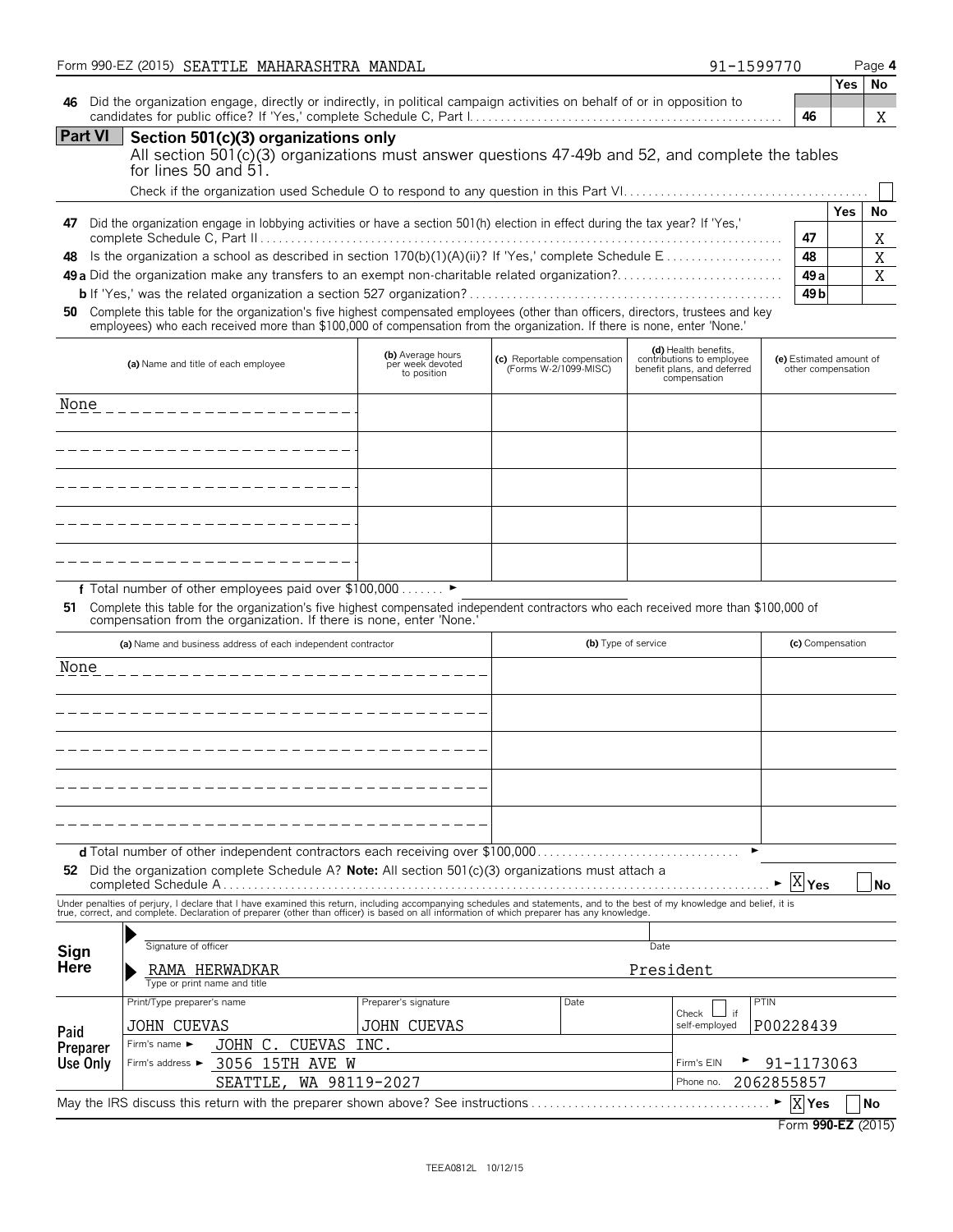|                                                 | <u>.</u>          |
|-------------------------------------------------|-------------------|
| <b>Public Charity Status and Public Support</b> | OMB No. 1545-0047 |

Complete if the organization is a section 501(c)(3) organization or a section **2015**<br>4947(a)(1) nonexempt charitable trust.

Attach to Form 990 or Form 990-EZ.

|  |  | UMB NO. 1545-0047 |  |
|--|--|-------------------|--|
|  |  |                   |  |

|  | <b>Open to Public</b> |
|--|-----------------------|
|  | <b>Inspection</b>     |

**SCHEDULE A**<br>(Form 990 or 990-EZ)

| Department of the Treasury | Information about Schedule A (Form 990 or 990-EZ) and its instructions is |  |  |
|----------------------------|---------------------------------------------------------------------------|--|--|
| Internal Revenue Service   | at www.irs.gov/form990.                                                   |  |  |
| Name of the organization   | <b>Employer identification number</b>                                     |  |  |

|              | SEATTLE MAHARASHTRA MANDAL                                                                                                                                                                                                                                                                                                                                                                                                                                                         |              |                                                                                    |                                          |                          | 91-1599770                                           |                                                    |  |
|--------------|------------------------------------------------------------------------------------------------------------------------------------------------------------------------------------------------------------------------------------------------------------------------------------------------------------------------------------------------------------------------------------------------------------------------------------------------------------------------------------|--------------|------------------------------------------------------------------------------------|------------------------------------------|--------------------------|------------------------------------------------------|----------------------------------------------------|--|
| Part I       | Reason for Public Charity Status (All organizations must complete this part.) See instructions.                                                                                                                                                                                                                                                                                                                                                                                    |              |                                                                                    |                                          |                          |                                                      |                                                    |  |
|              | The organization is not a private foundation because it is: (For lines 1 through 11, check only one box.)                                                                                                                                                                                                                                                                                                                                                                          |              |                                                                                    |                                          |                          |                                                      |                                                    |  |
| 1            | A church, convention of churches, or association of churches described in <b>section 170(b)(1)(A)(i)</b> .                                                                                                                                                                                                                                                                                                                                                                         |              |                                                                                    |                                          |                          |                                                      |                                                    |  |
| 2            | A school described in section 170(b)(1)(A)(ii). (Attach Schedule E (Form 990 or 990-EZ).)                                                                                                                                                                                                                                                                                                                                                                                          |              |                                                                                    |                                          |                          |                                                      |                                                    |  |
| 3            | A hospital or a cooperative hospital service organization described in section 170(b)(1)(A)(iii).                                                                                                                                                                                                                                                                                                                                                                                  |              |                                                                                    |                                          |                          |                                                      |                                                    |  |
| 4            | A medical research organization operated in conjunction with a hospital described in section 170(b)(1)(A)(iii). Enter the hospital's                                                                                                                                                                                                                                                                                                                                               |              |                                                                                    |                                          |                          |                                                      |                                                    |  |
|              | name, city, and state:                                                                                                                                                                                                                                                                                                                                                                                                                                                             |              |                                                                                    |                                          |                          |                                                      |                                                    |  |
| 5            | An organization operated for the benefit of a college or university owned or operated by a governmental unit described in section<br>$170(b)(1)(A)(iv)$ . (Complete Part II.)                                                                                                                                                                                                                                                                                                      |              |                                                                                    |                                          |                          |                                                      |                                                    |  |
| 6            | A federal, state, or local government or governmental unit described in section 170(b)(1)(A)(v).                                                                                                                                                                                                                                                                                                                                                                                   |              |                                                                                    |                                          |                          |                                                      |                                                    |  |
| 7            | An organization that normally receives a substantial part of its support from a governmental unit or from the general public described<br>in section 170(b)(1)(A)(vi). (Complete Part II.)                                                                                                                                                                                                                                                                                         |              |                                                                                    |                                          |                          |                                                      |                                                    |  |
| 8            | A community trust described in section 170(b)(1)(A)(vi). (Complete Part II.)                                                                                                                                                                                                                                                                                                                                                                                                       |              |                                                                                    |                                          |                          |                                                      |                                                    |  |
| Χ<br>9       | An organization that normally receives: (1) more than 33-1/3% of its support from contributions, membership fees, and gross receipts<br>from activities related to its exempt functions – subject to certain exceptions, and (2) no more than 33-1/3% of its support from gross<br>investment income and unrelated business taxable income (less section 511 tax) from businesses acquired by the organization after<br>June 30, 1975. See section 509(a)(2). (Complete Part III.) |              |                                                                                    |                                          |                          |                                                      |                                                    |  |
| 10           | An organization organized and operated exclusively to test for public safety. See section 509(a)(4).                                                                                                                                                                                                                                                                                                                                                                               |              |                                                                                    |                                          |                          |                                                      |                                                    |  |
| 11           | An organization organized and operated exclusively for the benefit of, to perform the functions of, or to carry out the purposes of one<br>or more publicly supported organizations described in section 509(a)(1) or section 509(a)(2). See section 509(a)(3). Check the box in<br>lines 11a through 11d that describes the type of supporting organization and complete lines 11e, 11f, and 11g.                                                                                 |              |                                                                                    |                                          |                          |                                                      |                                                    |  |
| а            | Type I. A supporting organization operated, supervised, or controlled by its supported organization(s), typically by giving the supported<br>organization(s) the power to regularly appoint or elect a majority of the directors or trustees of the supporting organization. You must<br>complete Part IV, Sections A and B.                                                                                                                                                       |              |                                                                                    |                                          |                          |                                                      |                                                    |  |
| b            | Type II. A supporting organization supervised or controlled in connection with its supported organization(s), by having control or<br>management of the supporting organization vested in the same persons that control or manage the supported organization(s). You<br>must complete Part IV, Sections A and C.                                                                                                                                                                   |              |                                                                                    |                                          |                          |                                                      |                                                    |  |
| с            | Type III functionally integrated. A supporting organization operated in connection with, and functionally integrated with, its supported organization(s) (see instructions). You must complete Part IV, Sections A, D, and E.                                                                                                                                                                                                                                                      |              |                                                                                    |                                          |                          |                                                      |                                                    |  |
| d            | Type III non-functionally integrated. A supporting organization operated in connection with its supported organization(s) that is not<br>functionally integrated. The organization generally must satisfy a distribution requirement and an attentiveness requirement (see instructions). You must complete Part IV, Sections A and D, and Part V.                                                                                                                                 |              |                                                                                    |                                          |                          |                                                      |                                                    |  |
| e            | Check this box if the organization received a written determination from the IRS that it is a Type I, Type II, Type III functionally<br>integrated, or Type III non-functionally integrated supporting organization.                                                                                                                                                                                                                                                               |              |                                                                                    |                                          |                          |                                                      |                                                    |  |
|              | f Enter the number of supported organizations                                                                                                                                                                                                                                                                                                                                                                                                                                      |              |                                                                                    |                                          |                          |                                                      |                                                    |  |
|              | $q$ Provide the following information about the supported organization(s).                                                                                                                                                                                                                                                                                                                                                                                                         |              |                                                                                    |                                          |                          |                                                      |                                                    |  |
|              | (i) Name of supported<br>organization                                                                                                                                                                                                                                                                                                                                                                                                                                              | $(ii)$ $EIN$ | (iii) Type of organization<br>(described on lines 1-9<br>above (see instructions)) | organization listed<br>in your governing | (iv) Is the<br>document? | (v) Amount of monetary<br>support (see instructions) | (vi) Amount of other<br>support (see instructions) |  |
|              |                                                                                                                                                                                                                                                                                                                                                                                                                                                                                    |              |                                                                                    | Yes                                      | No                       |                                                      |                                                    |  |
| (A)          |                                                                                                                                                                                                                                                                                                                                                                                                                                                                                    |              |                                                                                    |                                          |                          |                                                      |                                                    |  |
| (B)          |                                                                                                                                                                                                                                                                                                                                                                                                                                                                                    |              |                                                                                    |                                          |                          |                                                      |                                                    |  |
| (C)          |                                                                                                                                                                                                                                                                                                                                                                                                                                                                                    |              |                                                                                    |                                          |                          |                                                      |                                                    |  |
| (D)          |                                                                                                                                                                                                                                                                                                                                                                                                                                                                                    |              |                                                                                    |                                          |                          |                                                      |                                                    |  |
| (E)          |                                                                                                                                                                                                                                                                                                                                                                                                                                                                                    |              |                                                                                    |                                          |                          |                                                      |                                                    |  |
| <b>Total</b> |                                                                                                                                                                                                                                                                                                                                                                                                                                                                                    |              |                                                                                    |                                          |                          |                                                      |                                                    |  |
|              | BAA For Paperwork Reduction Act Notice, see the Instructions for Form 990 or 990-EZ.                                                                                                                                                                                                                                                                                                                                                                                               |              |                                                                                    |                                          |                          |                                                      | Schedule A (Form 990 or 990-EZ) 2015               |  |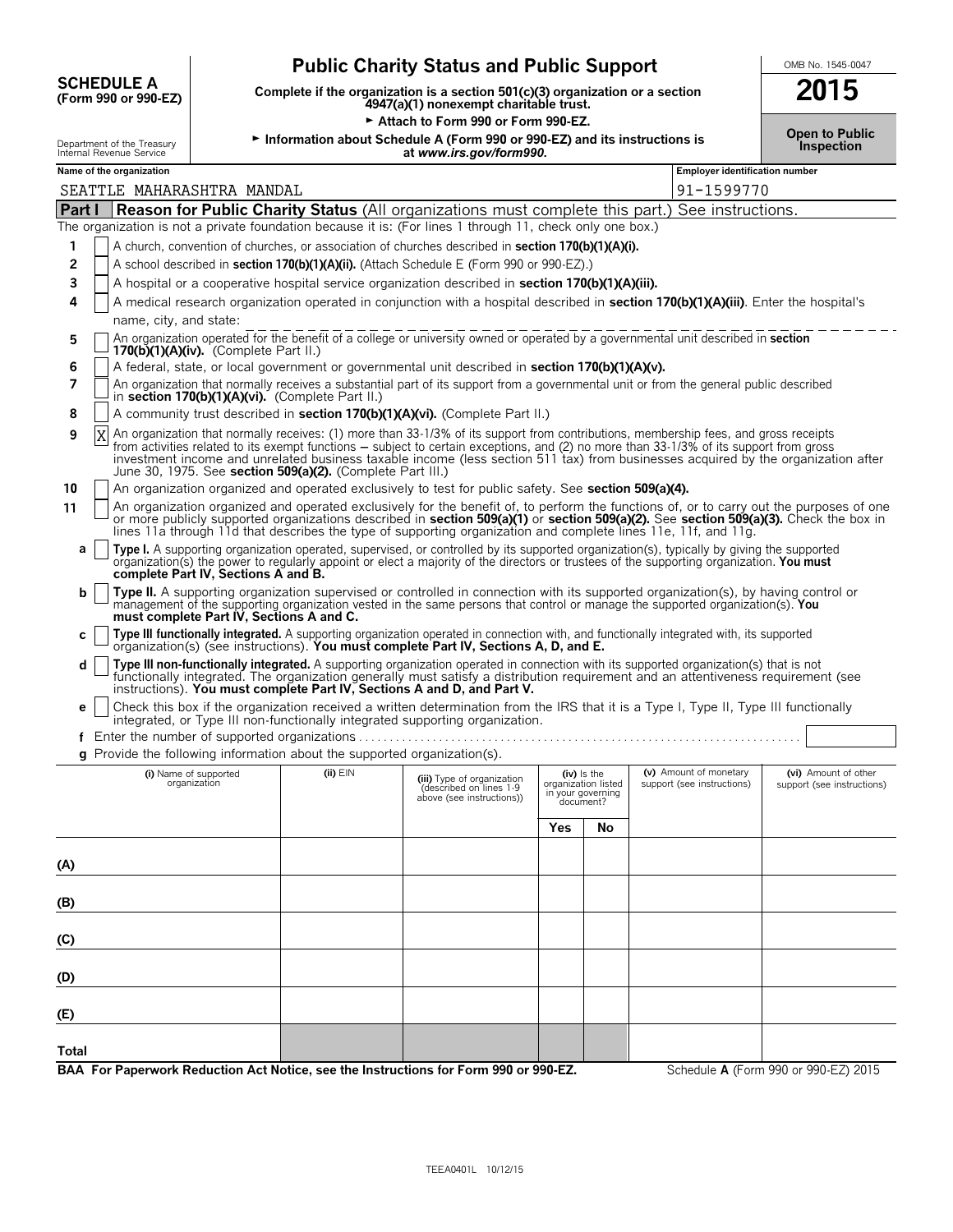#### Schedule **A** (Form 990 or 990-EZ) 2015 SEATTLE MAHARASHTRA MANDAL 91-1599770 Page 2

**Part II Support Schedule for Organizations Described in Sections 170(b)(1)(A)(iv) and 170(b)(1)(A)(vi)** (Complete only if you checked the box on line 5, 7, or 8 of Part I or if the organization failed to qualify under Part III. If the organization fails to qualify under the tests listed below, please complete Part III.)

|    | <b>Section A. Public Support</b>                                                                                                                                                                                                                                                                                                                                                                            |            |            |            |            |            |           |  |  |
|----|-------------------------------------------------------------------------------------------------------------------------------------------------------------------------------------------------------------------------------------------------------------------------------------------------------------------------------------------------------------------------------------------------------------|------------|------------|------------|------------|------------|-----------|--|--|
|    | Calendar year (or fiscal year<br>beginning in) $\rightarrow$                                                                                                                                                                                                                                                                                                                                                | (a) $2011$ | (b) $2012$ | $(c)$ 2013 | $(d)$ 2014 | (e) $2015$ | (f) Total |  |  |
| 1. | Gifts, grants, contributions, and<br>membership fees received. (Do not<br>include any 'unusual grants.')                                                                                                                                                                                                                                                                                                    |            |            |            |            |            |           |  |  |
|    | <b>2</b> Tax revenues levied for the<br>organization's benefit and<br>either paid to or expended<br>on its behalf                                                                                                                                                                                                                                                                                           |            |            |            |            |            |           |  |  |
| 3  | The value of services or<br>facilities furnished by a<br>governmental unit to the<br>organization without charge                                                                                                                                                                                                                                                                                            |            |            |            |            |            |           |  |  |
| 4  | <b>Total.</b> Add lines 1 through 3                                                                                                                                                                                                                                                                                                                                                                         |            |            |            |            |            |           |  |  |
| 5  | The portion of total<br>contributions by each person<br>(other than a governmental<br>unit or publicly supported<br>organization) included on line 1<br>that exceeds 2% of the amount<br>shown on line 11, column $(f)$                                                                                                                                                                                     |            |            |            |            |            |           |  |  |
|    | <b>Public support.</b> Subtract line 5                                                                                                                                                                                                                                                                                                                                                                      |            |            |            |            |            |           |  |  |
|    | <b>Section B. Total Support</b>                                                                                                                                                                                                                                                                                                                                                                             |            |            |            |            |            |           |  |  |
|    | Calendar year (or fiscal year<br>beginning in) $\rightarrow$                                                                                                                                                                                                                                                                                                                                                | (a) $2011$ | (b) 2012   | $(c)$ 2013 | $(d)$ 2014 | (e) $2015$ | (f) Total |  |  |
| 7  | Amounts from line 4                                                                                                                                                                                                                                                                                                                                                                                         |            |            |            |            |            |           |  |  |
| 8  | Gross income from interest,<br>dividends, payments received<br>on securities loans, rents,<br>royalties and income from<br>similar sources                                                                                                                                                                                                                                                                  |            |            |            |            |            |           |  |  |
| 9  | Net income from unrelated<br>business activities, whether or<br>not the business is regularly<br>carried on                                                                                                                                                                                                                                                                                                 |            |            |            |            |            |           |  |  |
| 10 | Other income. Do not include<br>gain or loss from the sale of<br>capital assets (Explain in                                                                                                                                                                                                                                                                                                                 |            |            |            |            |            |           |  |  |
| 11 | Total support. Add lines 7<br>through $10$                                                                                                                                                                                                                                                                                                                                                                  |            |            |            |            |            |           |  |  |
| 12 |                                                                                                                                                                                                                                                                                                                                                                                                             |            |            |            |            | 12         |           |  |  |
| 13 | <b>First five years.</b> If the Form 990 is for the organization's first, second, third, fourth, or fifth tax year as a section $501(c)(3)$<br>organization, check this box and stop here.                                                                                                                                                                                                                  |            |            |            |            |            |           |  |  |
|    | <b>Section C. Computation of Public Support Percentage</b>                                                                                                                                                                                                                                                                                                                                                  |            |            |            |            |            |           |  |  |
|    |                                                                                                                                                                                                                                                                                                                                                                                                             |            |            |            |            |            | %<br>$\%$ |  |  |
|    |                                                                                                                                                                                                                                                                                                                                                                                                             |            |            |            |            | 15         |           |  |  |
|    | 16a 33-1/3% support test - 2015. If the organization did not check the box on line 13, and line 14 is 33-1/3% or more, check this box                                                                                                                                                                                                                                                                       |            |            |            |            |            |           |  |  |
|    | <b>b 33-1/3% support test - 2014.</b> If the organization did not check a box on line 13 or 16a, and line 15 is 33-1/3% or more, check this box<br>$\vert \ \ \vert$                                                                                                                                                                                                                                        |            |            |            |            |            |           |  |  |
|    | 17a 10%-facts-and-circumstances test - 2015. If the organization did not check a box on line 13, 16a, or 16b, and line 14 is 10%<br>or more, and if the organization meets the 'facts-and-circumstances' test, check this box and stop here. Explain in Part VI how<br>the organization meets the 'facts-and-circumstances' test. The organization qualifies as a publicly supported organization           |            |            |            |            |            |           |  |  |
|    | <b>b 10%-facts-and-circumstances test - 2014.</b> If the organization did not check a box on line 13, 16a, 16b, or 17a, and line 15 is 10%<br>or more, and if the organization meets the 'facts-and-circumstances' test, check this box and stop here. Explain in Part VI how the<br>organization meets the 'facts-and-circumstances' test. The organization qualifies as a publicly supported organization |            |            |            |            |            |           |  |  |
|    | 18 Private foundation. If the organization did not check a box on line 13, 16a, 16b, 17a, or 17b, check this box and see instructions                                                                                                                                                                                                                                                                       |            |            |            |            |            |           |  |  |

**BAA** Schedule **A** (Form 990 or 990-EZ) 2015

| aa |
|----|
|    |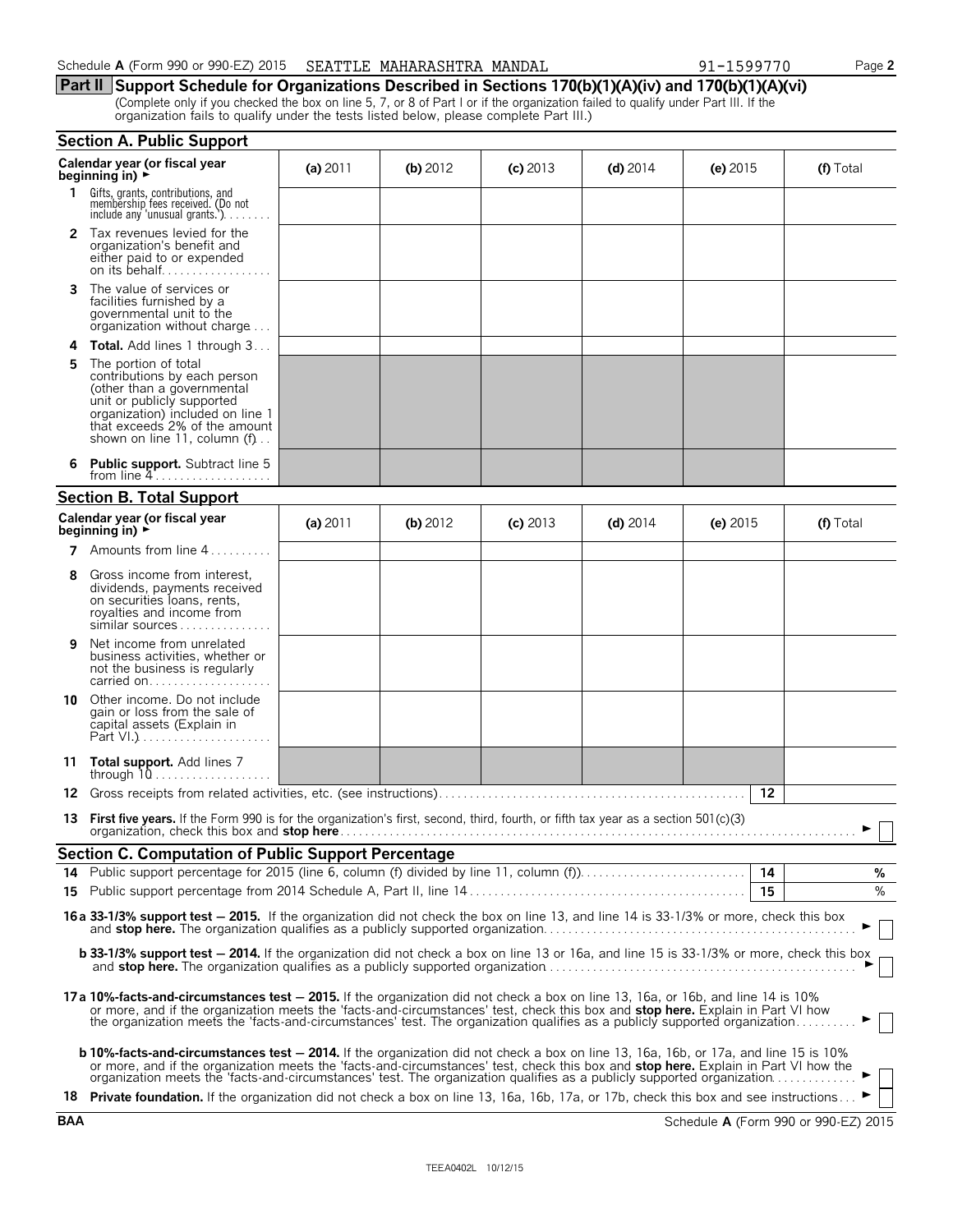#### **Part III Support Schedule for Organizations Described in Section 509(a)(2)**

(Complete only if you checked the box on line 9 of Part I or if the organization failed to qualify under Part II. If the organization fails to qualify under the tests listed below, please complete Part II.)

|          | <b>Section A. Public Support</b>                                                                                                                                                                                                                                        |                |                |               |                |                |                                  |
|----------|-------------------------------------------------------------------------------------------------------------------------------------------------------------------------------------------------------------------------------------------------------------------------|----------------|----------------|---------------|----------------|----------------|----------------------------------|
|          | Calendar year (or fiscal year beginning in) ►                                                                                                                                                                                                                           | (a) 2011       | (b) $2012$     | $(c)$ 2013    | $(d)$ 2014     | (e) $2015$     | (f) Total                        |
| 1.       | Gifts, grants, contributions<br>and membership fees<br>received. (Do not include<br>any 'unusual grants.')                                                                                                                                                              | 13,767.        | 13,802.        | 14,323.       | 10,000.        | 62, 113.       | 114,005.                         |
|          | 2 Gross receipts from admis-<br>sions, merchandise sold or<br>services performed, or facilities<br>furnished in any activity that is<br>related to the organization's<br>$tax\text{-}exempt$ purpose                                                                    | 25,788.        | 34,225.        | 14,822.       | 51,626.        | 32,336.        | 158,797.                         |
|          | 3 Gross receipts from activities<br>that are not an unrelated trade<br>or business under section 513.                                                                                                                                                                   |                |                |               |                |                | $0$ .                            |
|          | 4 Tax revenues levied for the<br>organization's benefit and<br>either paid to or expended on<br>its behalf                                                                                                                                                              |                |                |               |                |                | $0$ .                            |
| 5.       | The value of services or<br>facilities furnished by a<br>governmental unit to the<br>organization without charge                                                                                                                                                        |                |                |               |                |                | 0.                               |
|          | 6 Total. Add lines 1 through 5                                                                                                                                                                                                                                          | 39,555         | 48,027.        | 29,145.       | 61,626.        | 94,449.        | 272,802.                         |
|          | <b>7 a</b> Amounts included on lines 1,<br>2. and 3 received from<br>disqualified persons                                                                                                                                                                               | $\mathsf{O}$ . | $\mathbf{0}$   | $\mathbf 0$ . | $\mathbf{0}$   | $\mathbf 0$ .  | $0$ .                            |
|          | <b>b</b> Amounts included on lines 2<br>and 3 received from other than<br>disqualified persons that<br>exceed the greater of \$5,000 or<br>1% of the amount on line 13                                                                                                  |                |                |               |                |                |                                  |
|          |                                                                                                                                                                                                                                                                         | $\mathbf 0$ .  | $\mathbf{0}$   | $\mathbf 0$ . | $\mathbf{0}$   | $\mathbf{0}$   | 0.                               |
|          | c Add lines 7a and $7b$                                                                                                                                                                                                                                                 | 0.             | $\mathbf{0}$ . | $\mathbf{0}$  | $\mathbf{0}$ . | $\theta$ .     | $0$ .                            |
|          | 8 Public support. (Subtract line<br>7c from line 6.)<br><b>Section B. Total Support</b>                                                                                                                                                                                 |                |                |               |                |                | 272,802.                         |
|          | Calendar year (or fiscal year beginning in) ►                                                                                                                                                                                                                           | (a) 2011       | $(b)$ 2012     | $(c)$ 2013    | $(d)$ 2014     | (e) 2015       | (f) Total                        |
|          | 9 Amounts from line 6                                                                                                                                                                                                                                                   | 39,555.        | 48,027.        | 29,145.       | 61,626.        | 94,449.        | 272,802.                         |
|          | <b>10 a</b> Gross income from interest, dividends,<br>payments received on securities loans,<br>rents, royalties and income from<br>$similar$ sources                                                                                                                   | 56             |                | 77.           | 59             |                | 192.                             |
|          | <b>b</b> Unrelated business taxable<br>income (less section 511<br>taxes) from businesses<br>acquired after June 30, 1975                                                                                                                                               |                |                |               |                |                | 0.                               |
|          | c Add lines $10a$ and $10b$<br>11 Net income from unrelated business<br>activities not included in line 10b,<br>whether or not the business is<br>regularly carried on $\dots\dots\dots\dots\dots$                                                                      | 56.            | $\mathbf 0$ .  | 77.           | 59.            | 0 <sub>1</sub> | 192.<br>0.                       |
|          | 12 Other income. Do not include<br>gain or loss from the sale of<br>capital assets (Explain in                                                                                                                                                                          |                |                |               |                |                | 0.                               |
|          | 13 Total support. (Add lines 9,<br>10c, 11, and 12.)                                                                                                                                                                                                                    | 39,611.        | 48,027.        | 29,222.       | 61,685.        | 94,449.        | 272,994.                         |
|          | 14 First five years. If the Form 990 is for the organization's first, second, third, fourth, or fifth tax year as a section 501(c)(3)                                                                                                                                   |                |                |               |                |                |                                  |
|          | Section C. Computation of Public Support Percentage                                                                                                                                                                                                                     |                |                |               |                |                |                                  |
| 15.      | Public support percentage for 2015 (line 8, column (f) divided by line 13, column (f)                                                                                                                                                                                   |                |                |               |                | 15             | $99.93$ $%$                      |
| 16       |                                                                                                                                                                                                                                                                         |                |                |               |                | 16             | $99.90$ $8$                      |
|          | Section D. Computation of Investment Income Percentage                                                                                                                                                                                                                  |                |                |               |                | 17             |                                  |
| 17<br>18 | Investment income percentage for 2015 (line 10c, column (f) divided by line 13, column (f))                                                                                                                                                                             |                |                |               |                | 18             | ್ಠೆ<br>0.07<br>$0.10\frac{2}{3}$ |
|          | 19 a 33-1/3% support tests - 2015. If the organization did not check the box on line 14, and line 15 is more than 33-1/3%, and line 17                                                                                                                                  |                |                |               |                |                |                                  |
|          | is not more than 33-1/3%, check this box and stop here. The organization qualifies as a publicly supported organization<br><b>b 33-1/3% support tests - 2014.</b> If the organization did not check a box on line 14 or line 19a, and line 16 is more than 33-1/3%, and |                |                |               |                |                | X                                |
|          | line 18 is not more than 33-1/3%, check this box and stop here. The organization qualifies as a publicly supported organization<br>20 Private foundation. If the organization did not check a box on line 14, 19a, or 19b, check this box and see instructions          |                |                |               |                |                |                                  |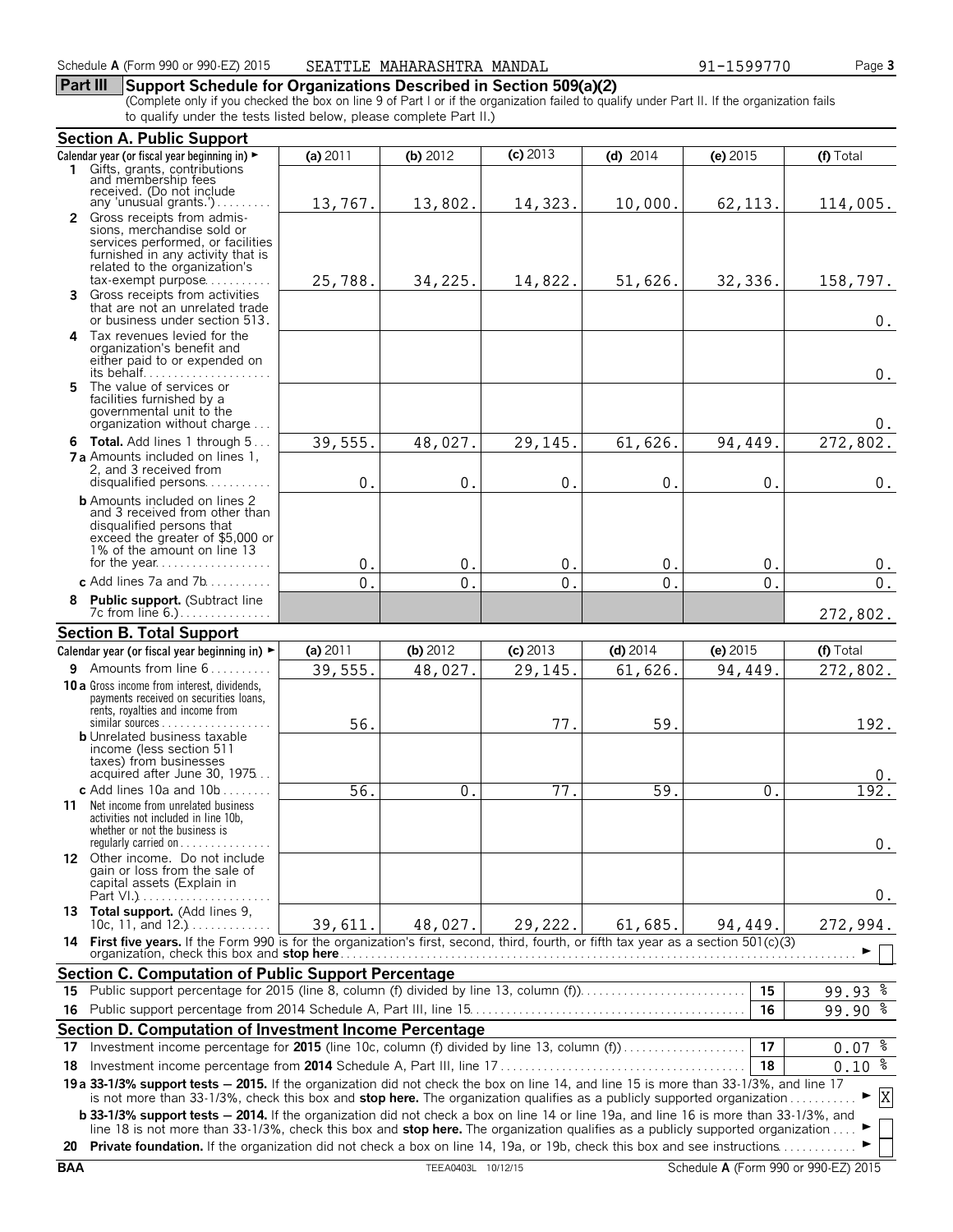### **Part IV Supporting Organizations**

(Complete only if you checked a box in line 11 on Part I. If you checked 11a of Part I, complete Sections A and B. If you checked 11b of Part I, complete Sections A and C. If you checked 11c of Part I, complete Sections A, D, and E. If you checked 11d of Part I, complete Sections A and D, and complete Part V.)

### **Section A. All Supporting Organizations**

|              |                                                                                                                                                                                                                                                                                                                                                                                                                                                                                                |                 | <b>Yes</b> | No |
|--------------|------------------------------------------------------------------------------------------------------------------------------------------------------------------------------------------------------------------------------------------------------------------------------------------------------------------------------------------------------------------------------------------------------------------------------------------------------------------------------------------------|-----------------|------------|----|
|              | 1 Are all of the organization's supported organizations listed by name in the organization's governing documents?<br>If 'No,' describe in Part VI how the supported organizations are designated. If designated by class or purpose, describe                                                                                                                                                                                                                                                  | $\mathbf{1}$    |            |    |
| $\mathbf{2}$ | Did the organization have any supported organization that does not have an IRS determination of status under section<br>$509(a)(1)$ or (2)? If 'Yes,' explain in <b>Part VI</b> how the organization determined that the supported organization was                                                                                                                                                                                                                                            |                 |            |    |
|              |                                                                                                                                                                                                                                                                                                                                                                                                                                                                                                | $\overline{2}$  |            |    |
|              | 3a Did the organization have a supported organization described in section 501(c)(4), (5), or (6)? If 'Yes,' answer (b)                                                                                                                                                                                                                                                                                                                                                                        | 3a              |            |    |
|              | <b>b</b> Did the organization confirm that each supported organization qualified under section 501(c)(4), (5), or (6) and<br>satisfied the public support tests under section 509( $a(2)$ ? If 'Yes,' describe in <b>Part VI</b> when and how the organization                                                                                                                                                                                                                                 | 3b              |            |    |
|              | c Did the organization ensure that all support to such organizations was used exclusively for section 170(c)(2)(B)<br>purposes? If 'Yes,' explain in Part VI what controls the organization put in place to ensure such use matriconno                                                                                                                                                                                                                                                         | 3 <sub>c</sub>  |            |    |
|              | 4a Was any supported organization not organized in the United States ('foreign supported organization')? If 'Yes' and                                                                                                                                                                                                                                                                                                                                                                          | 4a              |            |    |
|              | <b>b</b> Did the organization have ultimate control and discretion in deciding whether to make grants to the foreign supported<br>organization? If 'Yes,' describe in Part VI how the organization had such control and discretion despite being controlled                                                                                                                                                                                                                                    | 4b              |            |    |
|              | c Did the organization support any foreign supported organization that does not have an IRS determination under<br>sections 501(c)(3) and 509(a)(1) or (2)? If 'Yes,' explain in <b>Part VI</b> what controls the organization used to ensure that<br>all support to the foreign supported organization was used exclusively for section $170(\tilde{c})(2)(B)$ purposes                                                                                                                       | 4c              |            |    |
|              | 5a Did the organization add, substitute, or remove any supported organizations during the tax year? If 'Yes,' answer (b)<br>and (c) below (if applicable). Also, provide detail in Part VI, including (i) the names and EIN numbers of the supported<br>organizations added, substituted, or removed; (ii) the reasons for each such action; (iii) the authority under the<br>organization's organizing document authorizing such action; and (iv) how the action was accomplished (such as by | 5a              |            |    |
|              | <b>b Type I or Type II only.</b> Was any added or substituted supported organization part of a class already designated in the                                                                                                                                                                                                                                                                                                                                                                 | 5b              |            |    |
|              | c Substitutions only. Was the substitution the result of an event beyond the organization's control?                                                                                                                                                                                                                                                                                                                                                                                           | 5c              |            |    |
| 6            | Did the organization provide support (whether in the form of grants or the provision of services or facilities) to<br>anyone other than (i) its supported organizations, (ii) individuals that are part of the charitable class benefited by one<br>or more of its supported organizations, or (iii) other supporting organizations that also support or benefit one or more of                                                                                                                | 6               |            |    |
|              | Did the organization provide a grant, loan, compensation, or other similar payment to a substantial contributor<br>(defined in section 4958(c)(3)(C)), a family member of a substantial contributor, or a 35% controlled entity with<br>regard to a substantial contributor? If 'Yes,' complete Part I of Schedule L (Form 990 or 990-EZ)                                                                                                                                                      | $\overline{7}$  |            |    |
| 8            | Did the organization make a loan to a disqualified person (as defined in section 4958) not described in line 7? If 'Yes,'                                                                                                                                                                                                                                                                                                                                                                      | 8               |            |    |
|              | 9 a Was the organization controlled directly or indirectly at any time during the tax year by one or more disqualified persons<br>as defined in section 4946 (other than foundation managers and organizations described in section 509(a)(1) or (2))?                                                                                                                                                                                                                                         | 9а              |            |    |
|              | <b>b</b> Did one or more disqualified persons (as defined in line 9a) hold a controlling interest in any entity in which the                                                                                                                                                                                                                                                                                                                                                                   | 9b              |            |    |
|              | c Did a disqualified person (as defined in line 9a) have an ownership interest in, or derive any personal benefit from,<br>assets in which the supporting organization also had an interest? If 'Yes,' provide detail in Part VI.                                                                                                                                                                                                                                                              | 9c              |            |    |
|              | 10 a Was the organization subject to the excess business holdings rules of section 4943 because of section 4943(f) (regarding<br>certain Type II supporting organizations, and all Type III non-functionally integrated supporting organizations)? If 'Yes,'                                                                                                                                                                                                                                   | 10a             |            |    |
|              | <b>b</b> Did the organization, have any excess business holdings in the tax year? (Use Schedule C, Form 4720, to determine                                                                                                                                                                                                                                                                                                                                                                     | 10 <sub>b</sub> |            |    |
| <b>BAA</b>   | Schedule A (Form 990 or 990-EZ) 2015<br>TEEA0404L 10/12/15                                                                                                                                                                                                                                                                                                                                                                                                                                     |                 |            |    |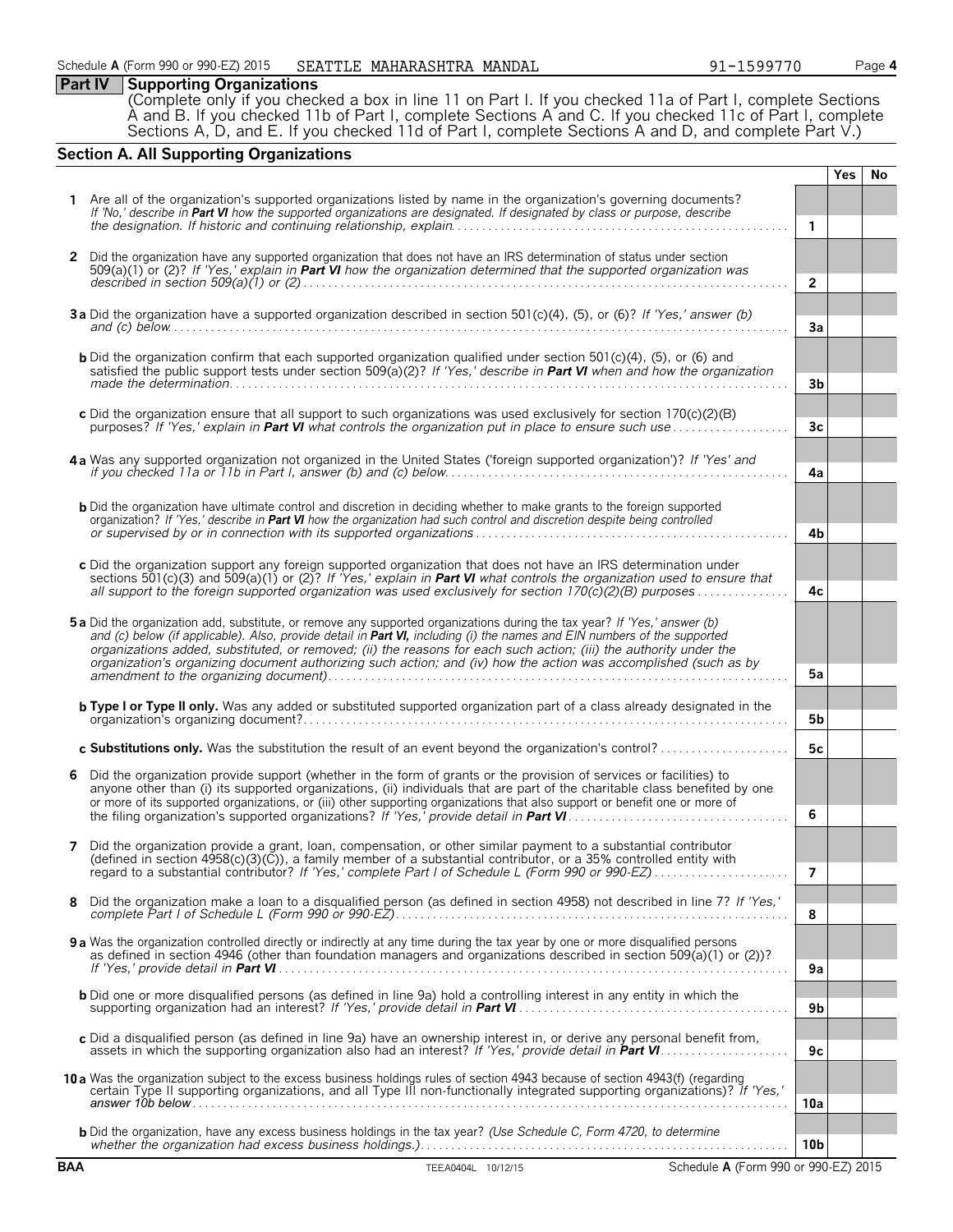| Schedule A (Form 990 or 990-EZ) 2015<br><b>SEATTLE</b> | MAHARASHTRA | MANDAL | 599770 | Page 5 |
|--------------------------------------------------------|-------------|--------|--------|--------|
|--------------------------------------------------------|-------------|--------|--------|--------|

| <b>Part IV</b><br><b>Supporting Organizations (continued)</b>                                                                                                         |                 |     |  |
|-----------------------------------------------------------------------------------------------------------------------------------------------------------------------|-----------------|-----|--|
|                                                                                                                                                                       |                 | Yes |  |
| Has the organization accepted a gift or contribution from any of the following persons?<br>11                                                                         |                 |     |  |
|                                                                                                                                                                       |                 |     |  |
| a A person who directly or indirectly controls, either alone or together with persons described in (b) and (c) below, the governing body of a supported organization? | 11a             |     |  |
|                                                                                                                                                                       | 11 <sub>b</sub> |     |  |
| c A 35% controlled entity of a person described in (a) or (b) above? If 'Yes' to a, b, or c, provide detail in <b>Part VI</b>                                         | 11c             |     |  |
|                                                                                                                                                                       |                 |     |  |

# **Section B. Type I Supporting Organizations**

| Did the directors, trustees, or membership of one or more supported organizations have the power to regularly appoint<br>or elect at least a majority of the organization's directors or trustees at all times during the tax year? If 'No,' describe in<br>Part VI how the supported organization(s) effectively operated, supervised, or controlled the organization's activities.<br>If the organization had more than one supported organization, describe how the powers to appoint and/or remove<br>directors or trustees were allocated among the supported organizations and what conditions or restrictions, if any, |  |  |  |
|-------------------------------------------------------------------------------------------------------------------------------------------------------------------------------------------------------------------------------------------------------------------------------------------------------------------------------------------------------------------------------------------------------------------------------------------------------------------------------------------------------------------------------------------------------------------------------------------------------------------------------|--|--|--|
| Did the organization operate for the benefit of any supported organization other than the supported organization(s)<br>that operated, supervised, or controlled the supporting organization? If 'Yes,' explain in Part VI how providing such<br>benefit carried out the purposes of the supported organization(s) that operated, supervised, or controlled the                                                                                                                                                                                                                                                                |  |  |  |
| supporting organization                                                                                                                                                                                                                                                                                                                                                                                                                                                                                                                                                                                                       |  |  |  |

## **Section C. Type II Supporting Organizations**

|                                                                                                                                                                                                                                                               | Yes | Νc |
|---------------------------------------------------------------------------------------------------------------------------------------------------------------------------------------------------------------------------------------------------------------|-----|----|
| Were a majority of the organization's directors or trustees during the tax year also a majority of the directors or trustees<br>of each of the organization's supported organization(s)? If 'No,' describe in <b>Part VI</b> how control or management of the |     |    |
| supporting organization was vested in the same persons that controlled or managed the supported organization(s)                                                                                                                                               |     |    |

# **Section D. All Type III Supporting Organizations**

| Did the organization provide to each of its supported organizations, by the last day of the fifth month of the<br>organization's tax year, (i) a written notice describing the type and amount of support provided during the prior tax<br>year, (ii) a copy of the Form 990 that was most recently filed as of the date of notification, and (iii) copies of the    |  |  |
|----------------------------------------------------------------------------------------------------------------------------------------------------------------------------------------------------------------------------------------------------------------------------------------------------------------------------------------------------------------------|--|--|
| organization's governing documents in effect on the date of notification, to the extent not previously provided?                                                                                                                                                                                                                                                     |  |  |
|                                                                                                                                                                                                                                                                                                                                                                      |  |  |
| 2 Were any of the organization's officers, directors, or trustees either (i) appointed or elected by the supported                                                                                                                                                                                                                                                   |  |  |
| organization(s) or (ii) serving on the governing body of a supported organization? If 'No,' explain in Part VI how<br>the organization maintained a close and continuous working relationship with the supported organization(s)                                                                                                                                     |  |  |
| 3 By reason of the relationship described in (2), did the organization's supported organizations have a significant<br>voice in the organization's investment policies and in directing the use of the organization's income or assets at<br>all times during the tax year? If 'Yes,' describe in Part VI the role the organization's supported organizations played |  |  |
| in this regard.                                                                                                                                                                                                                                                                                                                                                      |  |  |

## **Section E. Type III Functionally-Integrated Supporting Organizations**

| 1 Check the box next to the method that the organization used to satisfy the Integral Part Test during the year (see instructions): |  |  |
|-------------------------------------------------------------------------------------------------------------------------------------|--|--|
|                                                                                                                                     |  |  |

|  | <b>a</b>     The organization satisfied the Activities Test. Complete line 2 below. |  |  |
|--|-------------------------------------------------------------------------------------|--|--|
|  |                                                                                     |  |  |

|  |  | <b>b</b> $ $ The organization is the parent of each of its supported organizations. Complete line 3 below. |  |
|--|--|------------------------------------------------------------------------------------------------------------|--|
|  |  |                                                                                                            |  |

**c** The organization supported a governmental entity. *Describe in Part VI how you supported a government entity (see instructions).*

| 2 Activities Test. Answer (a) and (b) below. | Yes   No |  |
|----------------------------------------------|----------|--|
|----------------------------------------------|----------|--|

| a Did substantially all of the organization's activities during the tax year directly further the exempt purposes of the<br>supported organization(s) to which the organization was responsive? If 'Yes,' then in <b>Part VI identify those supported</b><br>organizations and explain how these activities directly furthered their exempt purposes, how the organization was<br>responsive to those supported organizations, and how the organization determined that these activities constituted |                |  |
|------------------------------------------------------------------------------------------------------------------------------------------------------------------------------------------------------------------------------------------------------------------------------------------------------------------------------------------------------------------------------------------------------------------------------------------------------------------------------------------------------|----------------|--|
| substantially all of its activities                                                                                                                                                                                                                                                                                                                                                                                                                                                                  | 2a             |  |
| <b>b</b> Did the activities described in (a) constitute activities that, but for the organization's involvement, one or more of<br>the organization's supported organization(s) would have been engaged in? If 'Yes,' explain in Part VI the reasons for<br>the organization's position that its supported organization(s) would have engaged in these activities but for the                                                                                                                        |                |  |
|                                                                                                                                                                                                                                                                                                                                                                                                                                                                                                      | 2 <sub>b</sub> |  |
| 3 Parent of Supported Organizations. Answer (a) and (b) below.                                                                                                                                                                                                                                                                                                                                                                                                                                       |                |  |
| a Did the organization have the power to regularly appoint or elect a majority of the officers, directors, or trustees of                                                                                                                                                                                                                                                                                                                                                                            | Зa             |  |
| <b>b</b> Did the organization exercise a substantial degree of direction over the policies, programs, and activities of each of its                                                                                                                                                                                                                                                                                                                                                                  |                |  |
| supported organizations? If 'Yes,' describe in <b>Part VI</b> the role played by the organization in this regard                                                                                                                                                                                                                                                                                                                                                                                     | 3b             |  |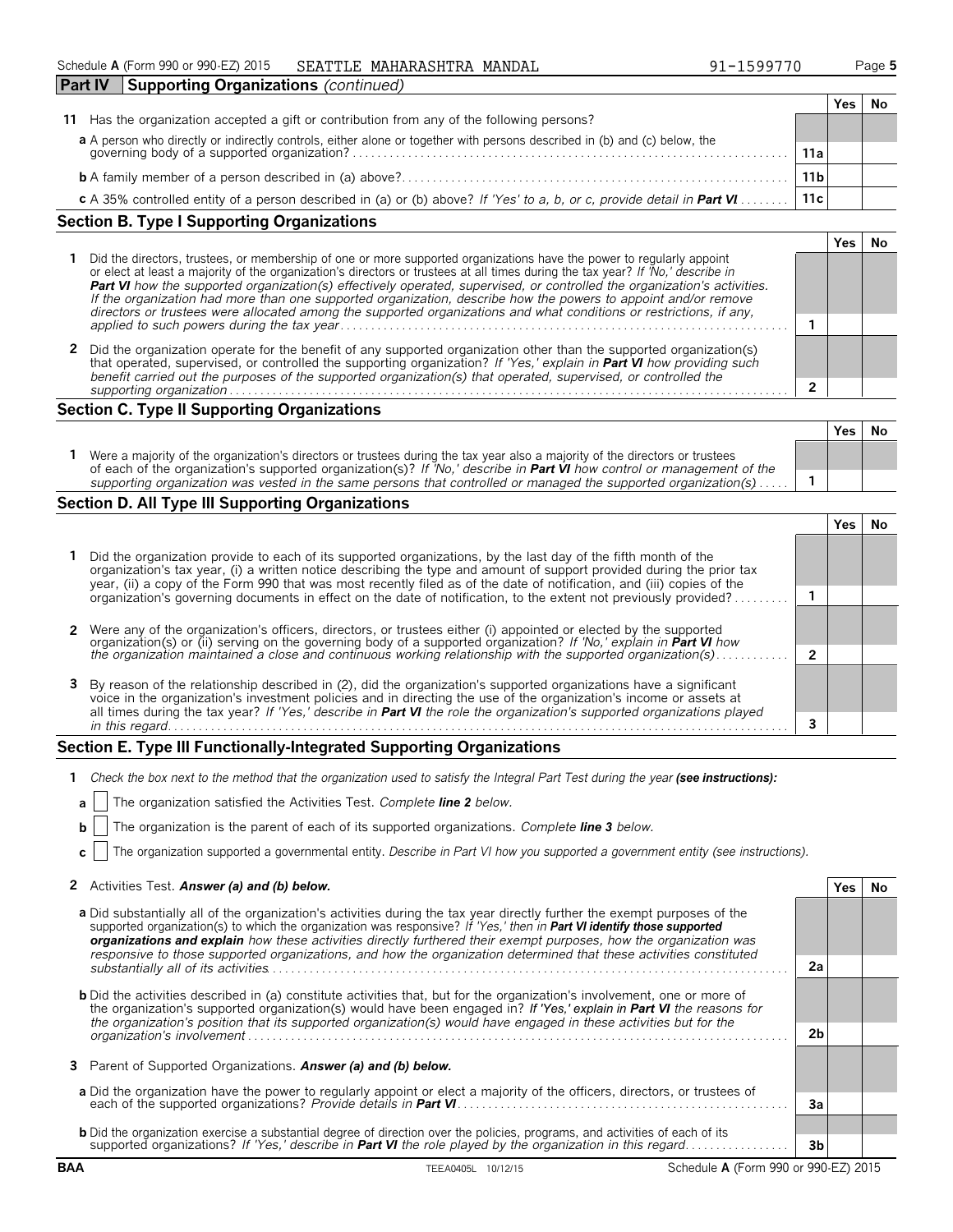**Part V Type III Non-Functionally Integrated 509(a)(3) Supporting Organizations**

**1** Check here if the organization satisfied the Integral Part Test as a qualifying trust on November 20, 1970. **See instructions.** All other Type III non-functionally integrated supporting organizations must complete Sections A through E.

|                       | Section A - Adjusted Net Income                                                                                                                                     |                         | (A) Prior Year | (B) Current Year<br>(optional) |
|-----------------------|---------------------------------------------------------------------------------------------------------------------------------------------------------------------|-------------------------|----------------|--------------------------------|
| 1                     |                                                                                                                                                                     | $\mathbf{1}$            |                |                                |
| $\mathbf{2}$          |                                                                                                                                                                     | $\overline{2}$          |                |                                |
| 3                     |                                                                                                                                                                     | 3                       |                |                                |
| 4                     |                                                                                                                                                                     | 4                       |                |                                |
| 5                     |                                                                                                                                                                     | 5                       |                |                                |
| 6                     | Portion of operating expenses paid or incurred for production or collection of gross<br>income or for management, conservation, or maintenance of property held for | 6                       |                |                                |
| 7                     |                                                                                                                                                                     | $\overline{7}$          |                |                                |
| 8                     | Adjusted Net Income (subtract lines 5, 6 and 7 from line 4)                                                                                                         | 8                       |                |                                |
|                       | Section B - Minimum Asset Amount                                                                                                                                    |                         | (A) Prior Year | (B) Current Year<br>(optional) |
| 1.                    | Aggregate fair market value of all non-exempt-use assets (see instructions for short<br>tax year or assets held for part of year):                                  |                         |                |                                |
|                       |                                                                                                                                                                     | 1a                      |                |                                |
|                       |                                                                                                                                                                     | 1b                      |                |                                |
|                       |                                                                                                                                                                     | 1c                      |                |                                |
|                       |                                                                                                                                                                     | 1 <sub>d</sub>          |                |                                |
|                       | <b>e Discount</b> claimed for blockage or other<br>factors (explain in detail in Part VI):                                                                          |                         |                |                                |
| $\mathbf{2}^{\prime}$ | Acquisition indebtedness applicable to non-exempt-use assets                                                                                                        | $\overline{2}$          |                |                                |
| 3                     |                                                                                                                                                                     | 3                       |                |                                |
| 4                     | Cash deemed held for exempt use. Enter 1-1/2% of line 3 (for greater amount,                                                                                        | 4                       |                |                                |
| 5                     | Net value of non-exempt-use assets (subtract line 4 from line 3)                                                                                                    | 5                       |                |                                |
| 6                     |                                                                                                                                                                     | 6                       |                |                                |
| 7                     |                                                                                                                                                                     | $\overline{7}$          |                |                                |
| 8                     |                                                                                                                                                                     | 8                       |                |                                |
|                       | Section C - Distributable Amount                                                                                                                                    |                         |                | <b>Current Year</b>            |
| 1                     | Adjusted net income for prior year (from Section A, line 8, Column A).                                                                                              | $\mathbf{1}$            |                |                                |
| $\overline{2}$        |                                                                                                                                                                     | $\overline{2}$          |                |                                |
| 3                     | Minimum asset amount for prior year (from Section B, line 8, Column A)                                                                                              | $\overline{\mathbf{3}}$ |                |                                |
| 4                     |                                                                                                                                                                     | 4                       |                |                                |
| 5                     |                                                                                                                                                                     | 5                       |                |                                |
| 6                     | <b>Distributable Amount.</b> Subtract line 5 from line 4, unless subject to emergency                                                                               | 6                       |                |                                |

**7**  $\mid$  Check here if the current year is the organization's first as a non-functionally-integrated Type III supporting organization (see instructions).

**BAA** Schedule **A** (Form 990 or 990-EZ) 2015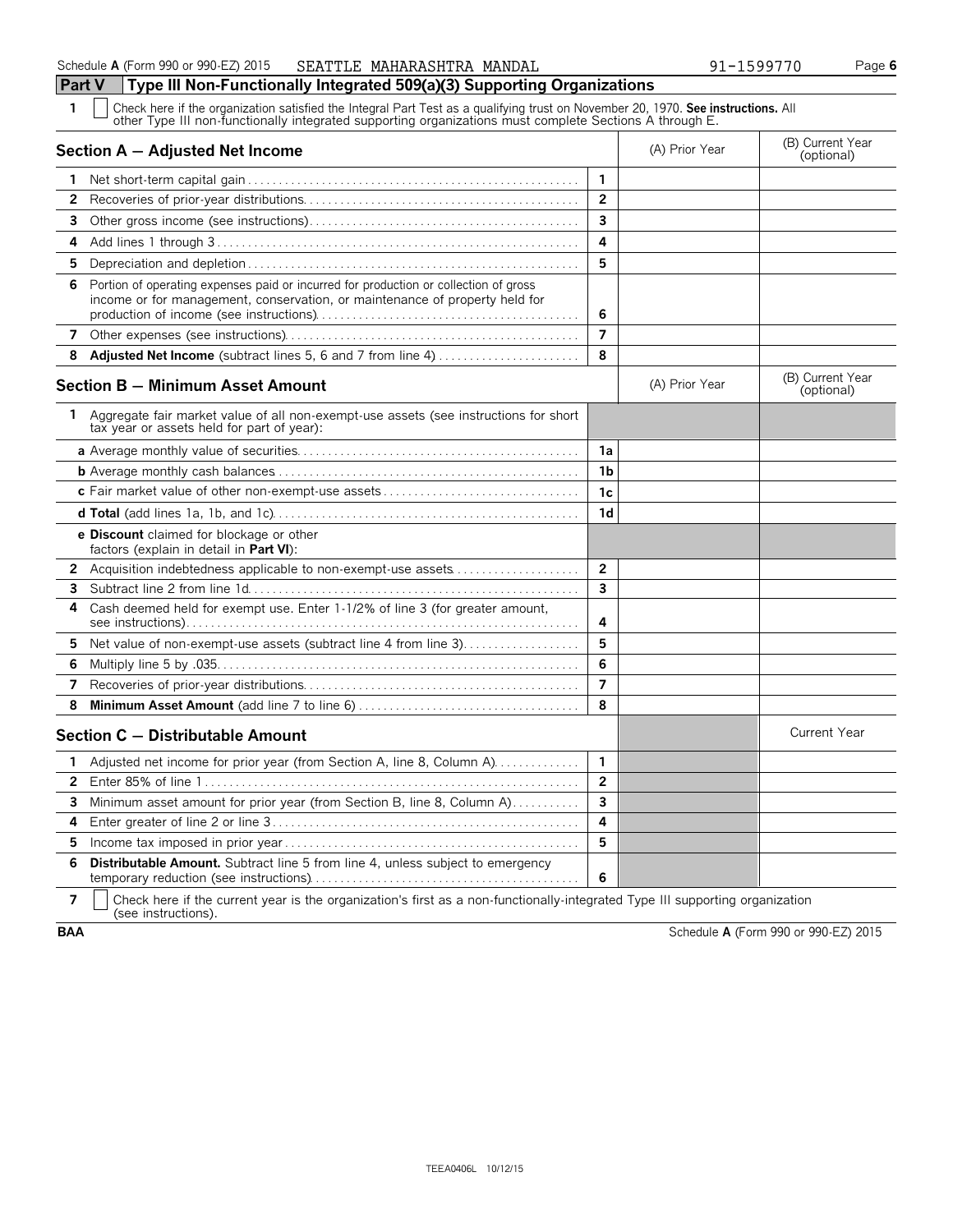| ∣ Part v | $\pm$ Lype III Non-Functionally integrated 509(a)(3) Supporting Organizations (continued)                                      |                                              |                                               |                                                  |  |  |  |
|----------|--------------------------------------------------------------------------------------------------------------------------------|----------------------------------------------|-----------------------------------------------|--------------------------------------------------|--|--|--|
|          | <b>Section D - Distributions</b>                                                                                               |                                              |                                               |                                                  |  |  |  |
| 1        |                                                                                                                                |                                              |                                               |                                                  |  |  |  |
|          | 2 Amounts paid to perform activity that directly furthers exempt purposes of supported organizations,                          |                                              |                                               |                                                  |  |  |  |
| 3        | Administrative expenses paid to accomplish exempt purposes of supported organizations                                          |                                              |                                               |                                                  |  |  |  |
| 4        |                                                                                                                                |                                              |                                               |                                                  |  |  |  |
| 5        |                                                                                                                                |                                              |                                               |                                                  |  |  |  |
| 6        |                                                                                                                                |                                              |                                               |                                                  |  |  |  |
| 7        |                                                                                                                                |                                              |                                               |                                                  |  |  |  |
| 8        | Distributions to attentive supported organizations to which the organization is responsive (provide details                    |                                              |                                               |                                                  |  |  |  |
| 9        |                                                                                                                                |                                              |                                               |                                                  |  |  |  |
|          |                                                                                                                                |                                              |                                               |                                                  |  |  |  |
|          | Section E - Distribution Allocations (see instructions)                                                                        | (i)<br><b>Excess</b><br><b>Distributions</b> | (ii)<br><b>Underdistributions</b><br>Pre-2015 | (iii)<br><b>Distributable</b><br>Amount for 2015 |  |  |  |
| 1        | Distributable amount for 2015 from Section C, line 6                                                                           |                                              |                                               |                                                  |  |  |  |
|          | 2 Underdistributions, if any, for years prior to 2015 (reasonable<br>cause required - see instructions)                        |                                              |                                               |                                                  |  |  |  |
| 3        | Excess distributions carryover, if any, to 2015:                                                                               |                                              |                                               |                                                  |  |  |  |
| а        |                                                                                                                                |                                              |                                               |                                                  |  |  |  |
| b        |                                                                                                                                |                                              |                                               |                                                  |  |  |  |
| c        |                                                                                                                                |                                              |                                               |                                                  |  |  |  |
|          | d From 2013                                                                                                                    |                                              |                                               |                                                  |  |  |  |
|          | e From 2014                                                                                                                    |                                              |                                               |                                                  |  |  |  |
|          |                                                                                                                                |                                              |                                               |                                                  |  |  |  |
|          |                                                                                                                                |                                              |                                               |                                                  |  |  |  |
|          |                                                                                                                                |                                              |                                               |                                                  |  |  |  |
|          | i Carryover from 2010 not applied (see instructions)                                                                           |                                              |                                               |                                                  |  |  |  |
|          | j Remainder. Subtract lines 3g, 3h, and 3i from $3f$                                                                           |                                              |                                               |                                                  |  |  |  |
| 4        | Distributions for 2015 from Section D.<br>\$<br>line $7:$                                                                      |                                              |                                               |                                                  |  |  |  |
|          | a Applied to underdistributions of prior years                                                                                 |                                              |                                               |                                                  |  |  |  |
|          |                                                                                                                                |                                              |                                               |                                                  |  |  |  |
|          |                                                                                                                                |                                              |                                               |                                                  |  |  |  |
| 5.       | Remaining underdistributions for years prior to 2015, if any.<br>Subtract lines 3g and 4a from line 2 (if amount greater than  |                                              |                                               |                                                  |  |  |  |
| 6        | Remaining underdistributions for 2015. Subtract lines 3h and 4b<br>from line 1 (if amount greater than zero, see instructions) |                                              |                                               |                                                  |  |  |  |
| 7        | Excess distributions carryover to 2016. Add lines 3j and 4c                                                                    |                                              |                                               |                                                  |  |  |  |
| 8        | Breakdown of line 7:                                                                                                           |                                              |                                               |                                                  |  |  |  |
| а        |                                                                                                                                |                                              |                                               |                                                  |  |  |  |
| b        |                                                                                                                                |                                              |                                               |                                                  |  |  |  |
|          | c Excess from 2013                                                                                                             |                                              |                                               |                                                  |  |  |  |
|          | <b>d</b> Excess from 2014                                                                                                      |                                              |                                               |                                                  |  |  |  |
|          | e Excess from 2015                                                                                                             |                                              |                                               |                                                  |  |  |  |
|          |                                                                                                                                |                                              |                                               |                                                  |  |  |  |

**BAA** Schedule **A** (Form 990 or 990-EZ) 2015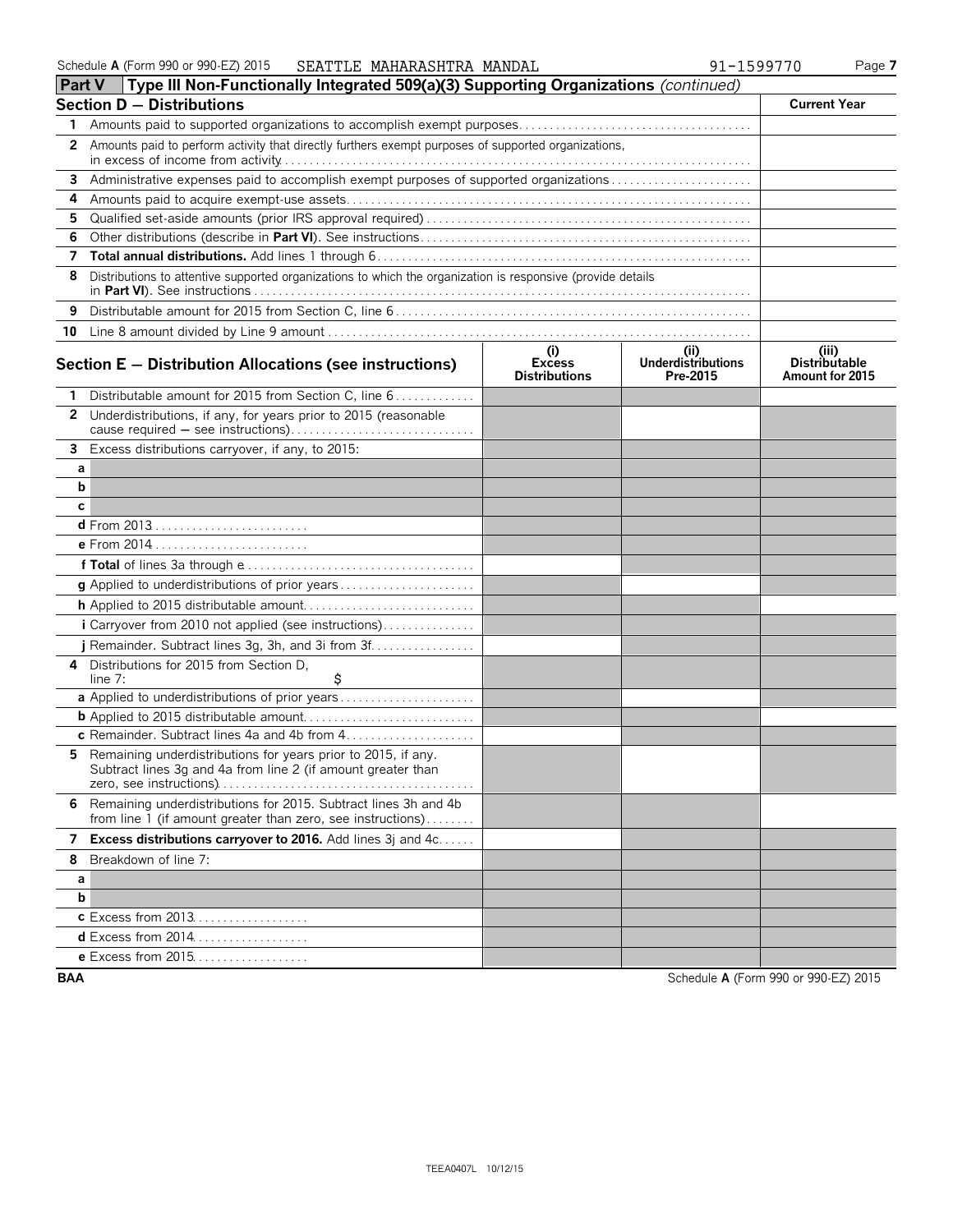**Part VI** Supplemental Information. Provide the explanations required by Part II, line 10; Part II, line 17a or 17b; Part III, line 12; Part IV, Section A, lines 1, 2, 3b, 3c, 4b, 4c, 5a, 6, 9a, 9b, 9c, 11a, 11b, and 11c; Part IV, Section B, lines 1 and 2; Part IV, Section C, line 1; Part IV, Section D, lines 2 and 3; Part IV, Section E, lines 1c, 2a, 2b, 3a and 3b; Part V, line 1; Part V, Section B, line 1e; Part V, Section D, lines 5, 6, and 8; and Part V, Section E, lines 2, 5, and 6. Also complete this part for any additional information. (See instructions.)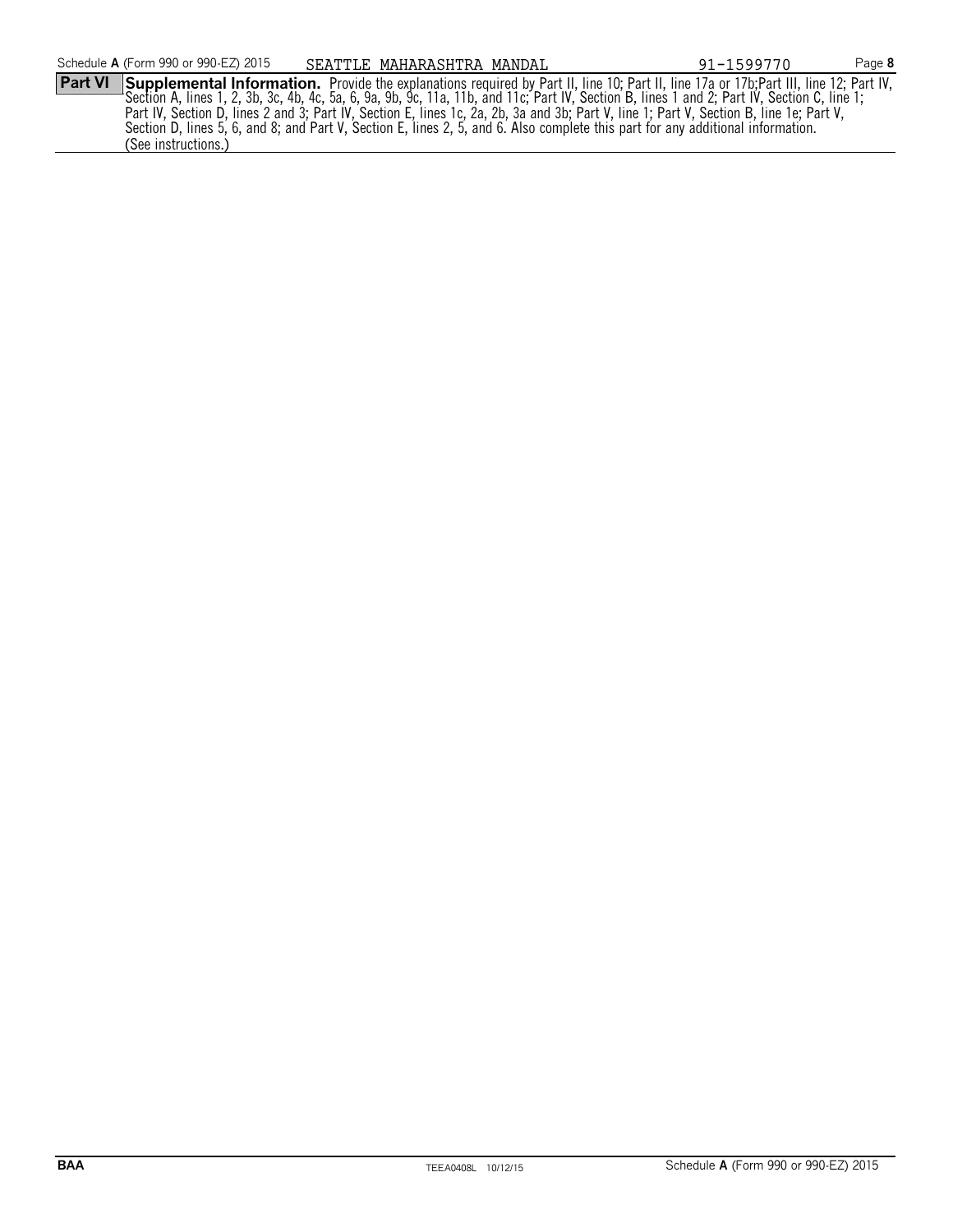| <b>SCHEDULE O</b>                                                                                                                                              | Supplemental Information to Form 990 or 990-EZ                                                                                        |  |  |                            |  |  |                                       | OMB No. 1545-0047       |  |
|----------------------------------------------------------------------------------------------------------------------------------------------------------------|---------------------------------------------------------------------------------------------------------------------------------------|--|--|----------------------------|--|--|---------------------------------------|-------------------------|--|
| (Form 990 or 990-EZ)<br>Complete to provide information for responses to specific questions on<br>Form 990 or 990-EZ or to provide any additional information. |                                                                                                                                       |  |  | 2015                       |  |  |                                       |                         |  |
| Department of the Treasury<br>Internal Revenue Service                                                                                                         | Attach to Form 990 or 990-EZ.<br>Information about Schedule O (Form 990 or 990-EZ) and its instructions is<br>at www.irs.gov/form990. |  |  |                            |  |  | Open to Public<br>Inspection          |                         |  |
| Name of the organization                                                                                                                                       |                                                                                                                                       |  |  |                            |  |  | <b>Employer identification number</b> |                         |  |
| SEATTLE MAHARASHTRA MANDAL                                                                                                                                     |                                                                                                                                       |  |  |                            |  |  | 91-1599770                            |                         |  |
| Form 990-EZ, Part I, Line 10                                                                                                                                   | Grants and Similar Amounts Paid In Excess of \$5,000                                                                                  |  |  |                            |  |  |                                       |                         |  |
| Donee's Name:<br>Cash Amount Given:                                                                                                                            |                                                                                                                                       |  |  | SAVE THE FARMERS US BRANCH |  |  |                                       | \$<br>33,281.           |  |
| Form 990-EZ, Part I, Line 16<br><b>Other Expenses</b>                                                                                                          |                                                                                                                                       |  |  |                            |  |  |                                       |                         |  |
| EVENT , MANAGEMENT.                                                                                                                                            |                                                                                                                                       |  |  |                            |  |  | Total                                 | 33,155.<br>33, 155      |  |
| <b>Other Assets</b>                                                                                                                                            | Form 990-EZ, Part II, Line 24                                                                                                         |  |  |                            |  |  |                                       |                         |  |
|                                                                                                                                                                |                                                                                                                                       |  |  |                            |  |  | $D0$ $m1$ $n2$ $n3$                   | $Find: \pi \rightarrow$ |  |

|              |                   | . | --------- | LIIUIIIU |  |
|--------------|-------------------|---|-----------|----------|--|
| <b>PFTTY</b> | CRCU              |   | 101.      |          |  |
|              | $T \cap$<br>⊥∪ıa⊥ |   | TOT       |          |  |

#### **Form 990-EZ, Part III - Organization's Primary Exempt Purpose**

Seattle Maharashtra Mandal organizes and celebrates various festivals of India, such as Makar Sankrant, Holi. Ganeshotsav, and Diwali. The festivals give the community a chance to renew their cultural and religious ties and provide unique opportunities to the chidren to learn about the Indian Marathi culture and heritage. We also provide platforms to the local talents in music and dance by organizing performances and events in the performing arts.

#### **Form 990-EZ, Part III, Line 28 - Statement of Program Service Accomplishments**

Seattle Maharashtra Mandal organizes and celebrates various festivals of India, such as Makar Sankrant, Holi. Ganeshotsav, and Diwali. The festivals give the community a chance to renew their cultural and religious ties and provide unique opportunities to the chidren to learn about the Indian Marathi culture and heritage. We also provide platforms to the local talents in music and dance by organizing performances and events in the performing arts.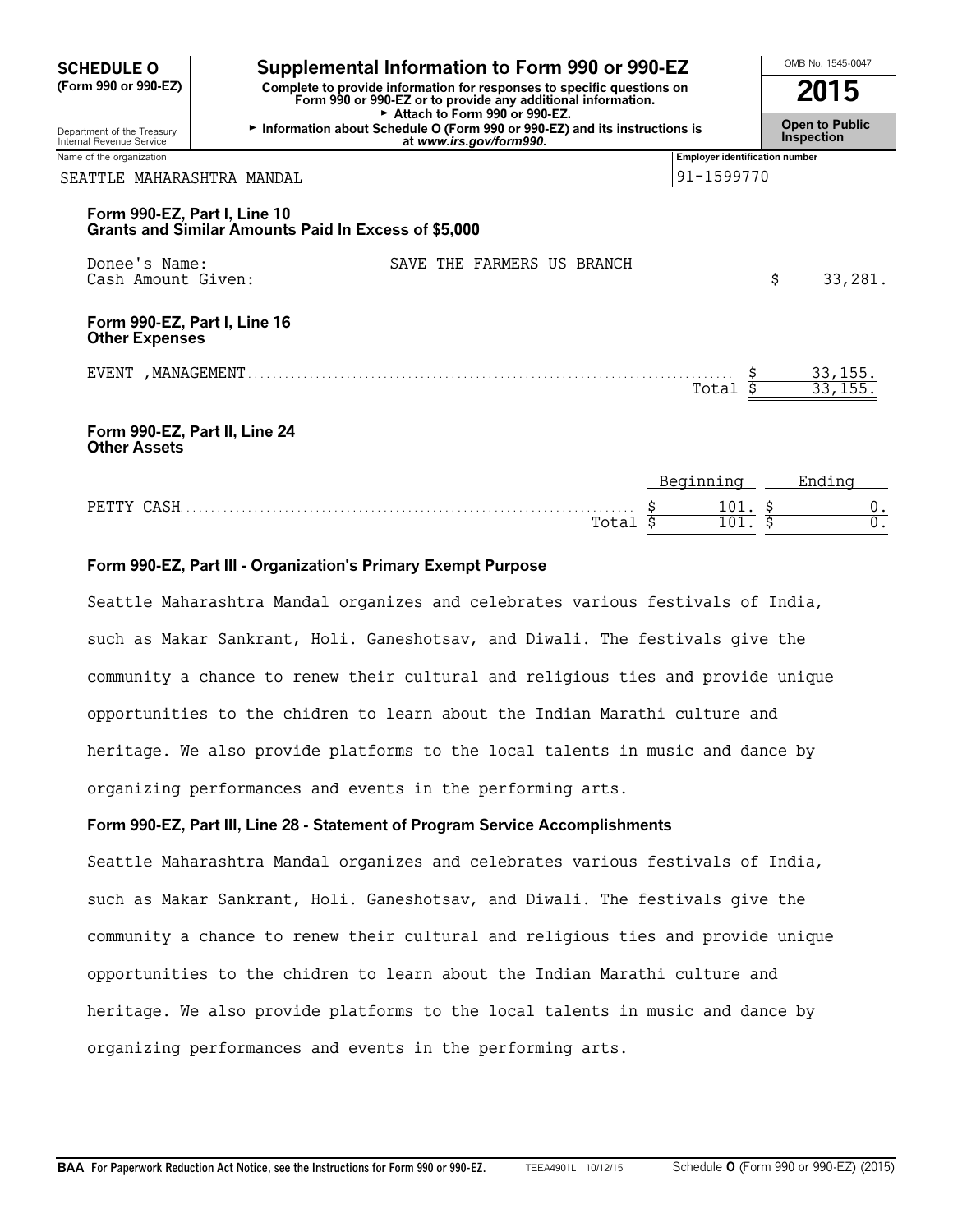| Schedule <b>O</b> (Form 990 or 990-EZ) 2015 |                                |  |  |  |  |
|---------------------------------------------|--------------------------------|--|--|--|--|
| Name of the organization                    | Employer identification number |  |  |  |  |
| SEATTLE MAHARASHTRA MANDAL                  | 91-1599770                     |  |  |  |  |
|                                             |                                |  |  |  |  |

# **Form 990-EZ, Part V - Regarding Transfers Associated with Personal Benefit Contracts**

| (a) Did the organization, during the year, receive any funds, directly or |    |  |  |  |
|---------------------------------------------------------------------------|----|--|--|--|
| indirectly, to pay premiums on a personal benefit contract?               | No |  |  |  |
| (b) Did the organization, during the year, pay premiums, directly or      |    |  |  |  |
| No                                                                        |    |  |  |  |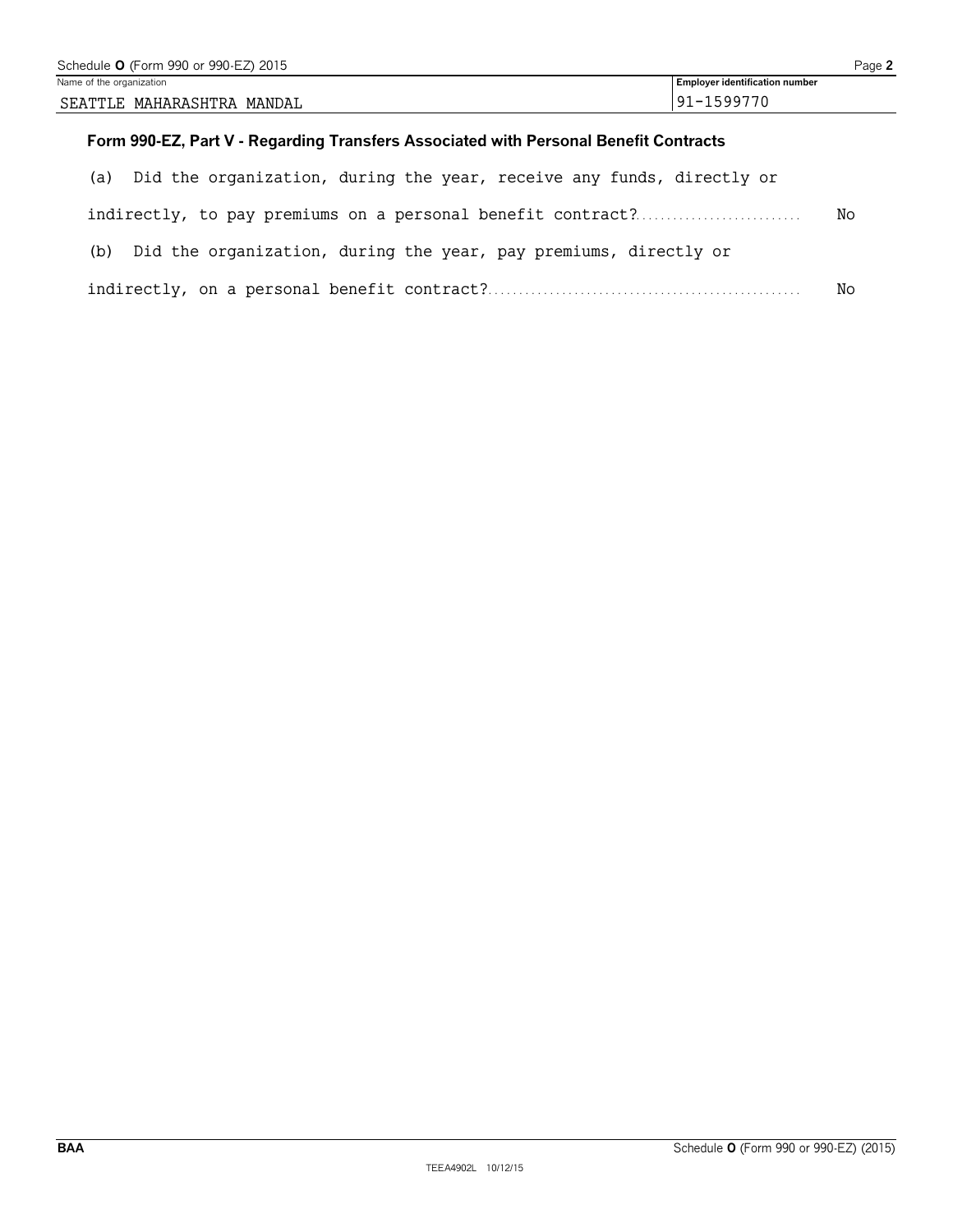| 2015                                                        | <b>Federal Exempt Organization Tax Summary (EZ)</b>                                                                                                   |                                 |                               |                                       |  |  |
|-------------------------------------------------------------|-------------------------------------------------------------------------------------------------------------------------------------------------------|---------------------------------|-------------------------------|---------------------------------------|--|--|
| <b>Client SMMANDAL</b><br><b>SEATTLE MAHARASHTRA MANDAL</b> |                                                                                                                                                       |                                 |                               |                                       |  |  |
| 8/25/16                                                     |                                                                                                                                                       |                                 |                               |                                       |  |  |
| <b>FORM 990-EZ REVENUE</b>                                  |                                                                                                                                                       | 2015                            | 2014                          | <b>Diff</b>                           |  |  |
|                                                             | Contributions, gifts, and grants<br>Program service revenue<br>Membership dues and assessments                                                        | 52,912<br>32,336<br>9,201<br>39 | 10,000<br>51,626<br>- 0<br>59 | 42,912<br>$-19,290$<br>9,201<br>$-20$ |  |  |
|                                                             |                                                                                                                                                       | 94,488                          | 61,685                        | 32,803                                |  |  |
| <b>EXPENSES</b>                                             | Grants and similar amounts paid<br>Professional fees/pymt to contractors                                                                              | 33,281<br>4,966<br>33,155       | 0<br>61,187                   | 33,281<br>4,966<br>$-28,032$          |  |  |
|                                                             |                                                                                                                                                       | 71,402                          | 61,187                        | 10,215                                |  |  |
|                                                             | <b>NET ASSETS OR FUND BALANCES</b><br>Excess or (deficit) for the year<br>Net assets/fund bal. at beg. of year<br>Net assets/fund bal. at end of year | 23,086<br>159,993<br>183,079    | 498<br>159,495<br>159,993     | 22,588<br>498<br>23,086               |  |  |